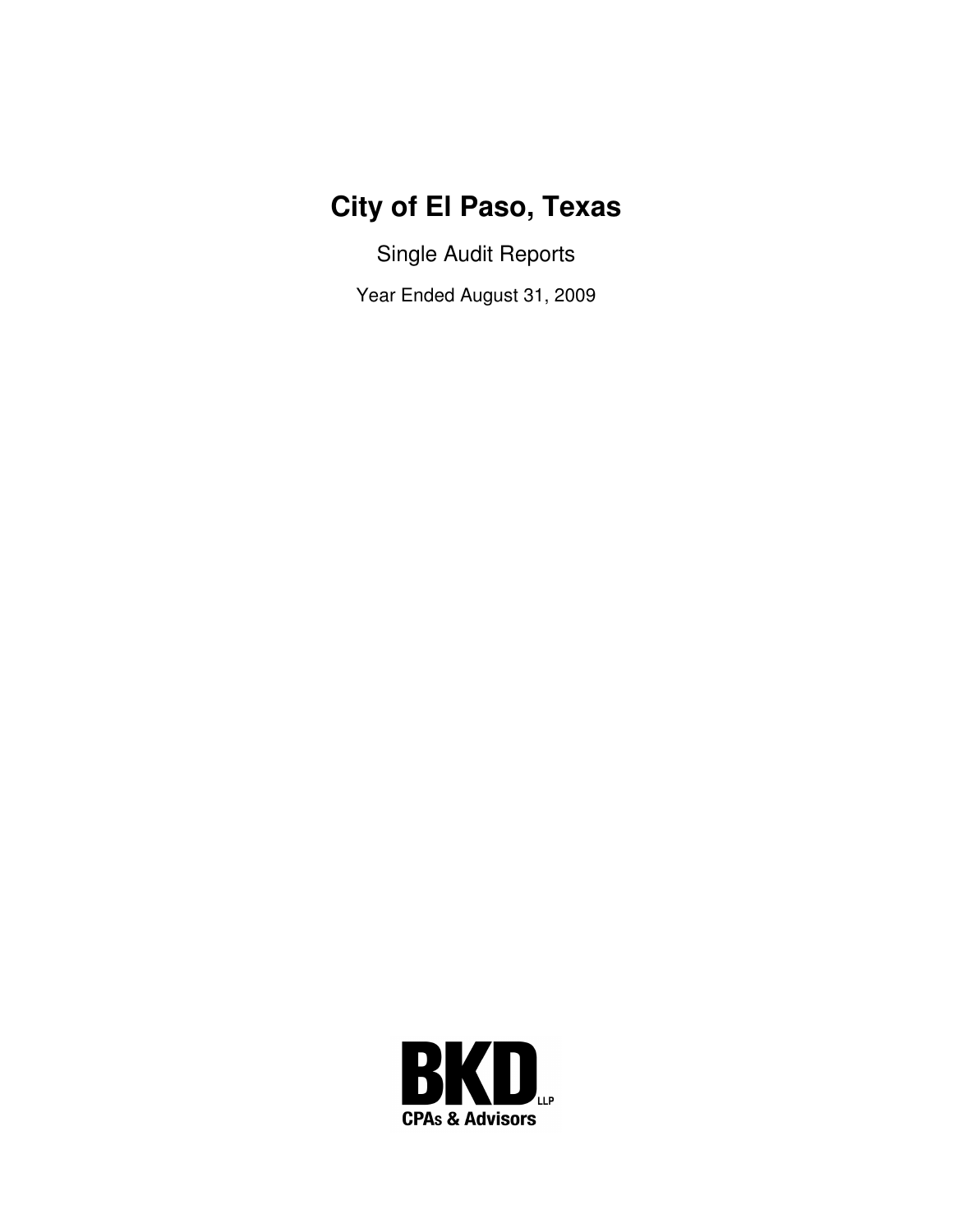# **City of El Paso, Texas**

**Year Ended August 31, 2009** 

| <b>Contents</b> |
|-----------------|
|-----------------|

| Independent Accountants' Report on Internal Control Over Financial<br>Reporting and on Compliance and Other Matters Based on an Audit<br>of the Financial Statements Performed in Accordance with<br>Government Auditing Standards and the State of Texas Uniform Grant |
|-------------------------------------------------------------------------------------------------------------------------------------------------------------------------------------------------------------------------------------------------------------------------|
| Independent Accountants' Report on Compliance and Internal Control<br>Over Compliance with Requirements Applicable to Major Federal and State<br>Awards Programs and Schedule of Expenditures of Federal and State<br>.16                                               |
|                                                                                                                                                                                                                                                                         |
| 21                                                                                                                                                                                                                                                                      |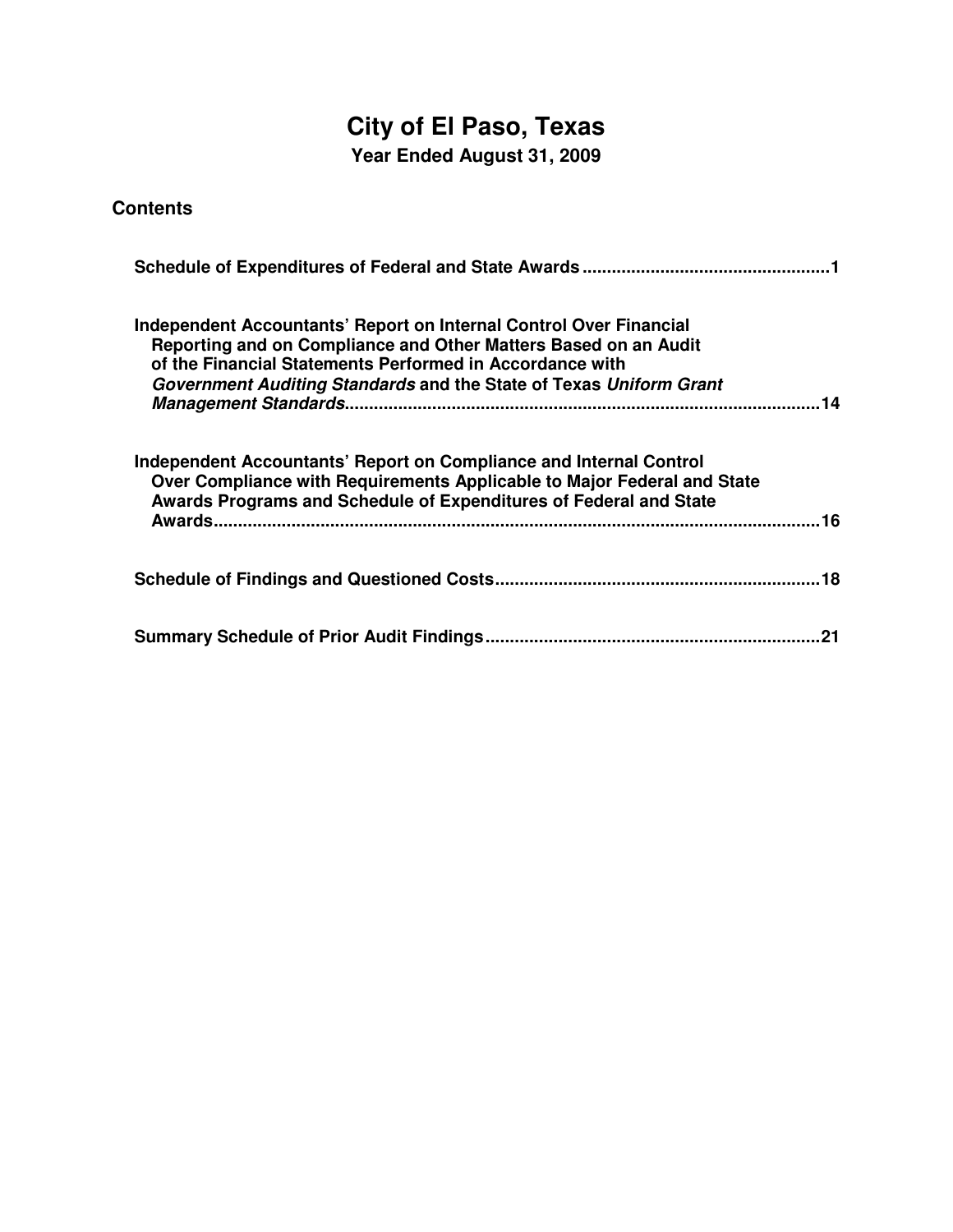|                            | <b>Federal Agency/</b>                         | <b>CFDA</b>   | <b>Grant or Identifying</b> | <b>Amount</b>          |
|----------------------------|------------------------------------------------|---------------|-----------------------------|------------------------|
| <b>Cluster/Program</b>     | <b>Pass-Through Entity</b>                     | <b>Number</b> | <b>Number</b>               | <b>Expended</b>        |
|                            |                                                |               |                             |                        |
| <b>High Intensity Drug</b> | Executive Office of the President              | 7.000         | HIDTA-Transportation        | \$<br>27               |
| <b>Trafficking Areas</b>   | Office of National Drug Control                |               | I6PSWP574 (Sting)           | 152                    |
|                            | Policy                                         |               | I7PSWP574 (Sting)           | 15,761                 |
|                            |                                                |               | I7PSWP574 (Stash House)     | 35,848                 |
|                            |                                                |               | I7PSWP574 (Transportation)  | 2,275                  |
|                            |                                                |               | I7PSWP574 (OCDETF)          | 8,000                  |
|                            |                                                |               | I8PSWP574 (Intelligence)    | 77,994                 |
|                            |                                                |               | I8PSWP574 (Multi Agency)    | 179,049                |
|                            |                                                |               | I8PSWP574 (Transportation)  | 8,579                  |
|                            |                                                |               | I8PSWP574 (Fugitive)        | 16,246                 |
|                            |                                                |               | I8PSWP574 (Sting)           | 911,659                |
|                            |                                                |               | I8PSWP574 (Stash House)     | 231,908                |
|                            |                                                |               | I8PSWP574 (Enterprise)      | 10,257                 |
|                            |                                                |               | I6PSWP574 (Stash House)     | 67                     |
|                            |                                                |               | I7PSWP574 (OCDETF)          | 7                      |
|                            |                                                |               | I7PSWP574 (Sting)           | 4,681                  |
|                            |                                                |               | I7PSWP574 (Intelligence)    | 2,246                  |
|                            |                                                |               | I7PSWP574 (Stash House)     | 5,527                  |
|                            |                                                |               | I7PSWP574 (Multi Agency)    | 10,495                 |
|                            |                                                |               | I7PSWP574 (Transportation)  | 11,095                 |
|                            |                                                |               | I7PSWP574 (Fugitive)        | 1,614                  |
|                            |                                                |               |                             | 389,716                |
|                            |                                                |               |                             | 76,218                 |
|                            |                                                |               |                             | 209,911                |
|                            |                                                |               |                             | 2,482                  |
|                            |                                                |               |                             | 654                    |
|                            |                                                |               |                             | 4,218                  |
|                            |                                                |               |                             | 6,001                  |
|                            |                                                |               |                             | 17,876                 |
|                            |                                                |               |                             | 7,481                  |
|                            | <b>Total Executive Office of the President</b> |               |                             | $\overline{2,}248,044$ |
|                            |                                                |               |                             |                        |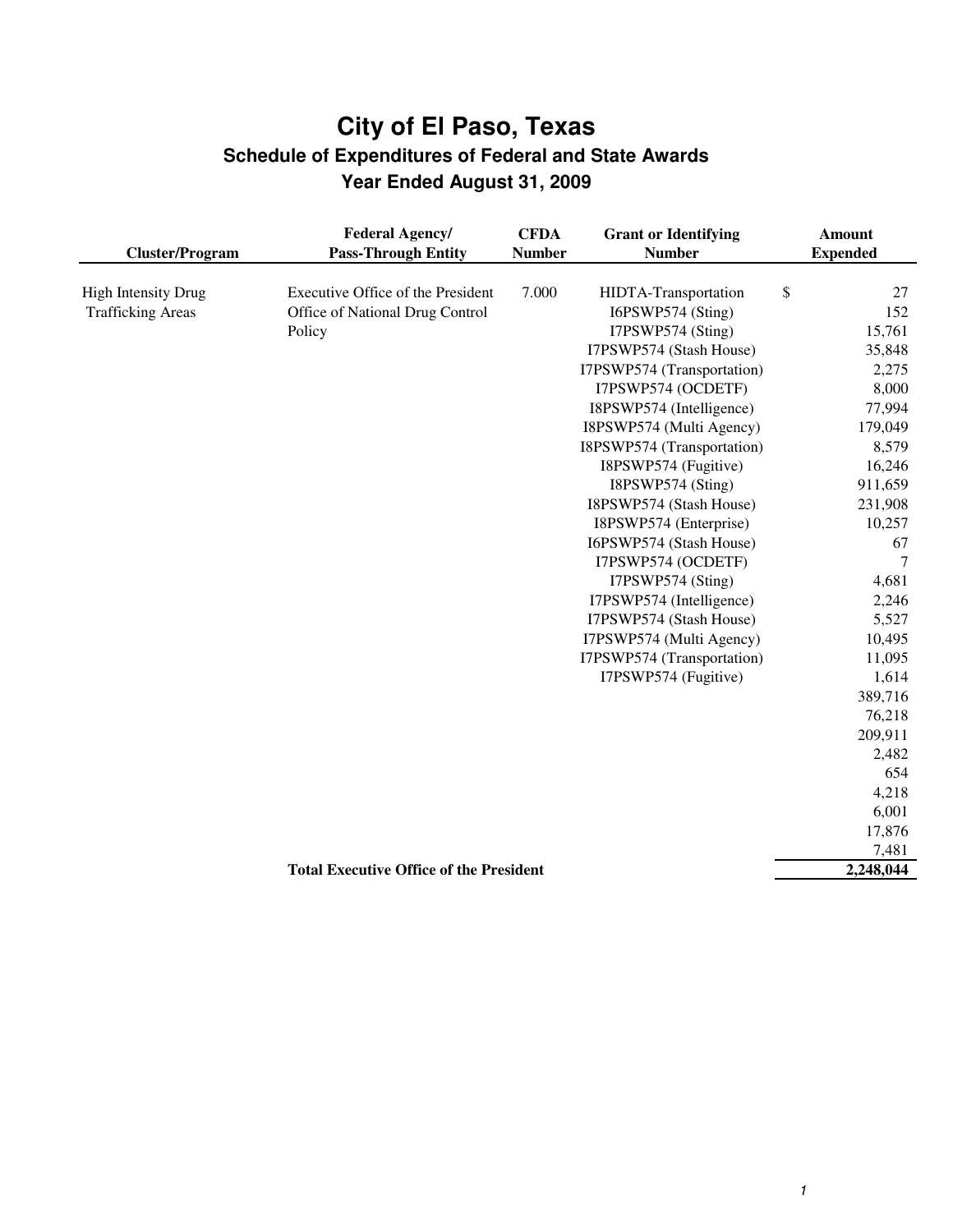| <b>Cluster/Program</b>                                                                                                                | <b>Federal Agency/</b><br><b>Pass-Through Entity</b>                                                                                  | <b>CFDA</b><br><b>Number</b> | <b>Grant or Identifying</b><br><b>Number</b>                                                                                                                                                                               | <b>Amount</b><br><b>Expended</b>                                                                                   |
|---------------------------------------------------------------------------------------------------------------------------------------|---------------------------------------------------------------------------------------------------------------------------------------|------------------------------|----------------------------------------------------------------------------------------------------------------------------------------------------------------------------------------------------------------------------|--------------------------------------------------------------------------------------------------------------------|
| Special Supplemental<br>Nutrition Program for<br>Women, Infants,<br>and Children                                                      | U.S. Department of Agriculture/<br>Texas Department of State Health<br>Services                                                       |                              | 10.557 1106AD WIC ADMIN FY06 DSI<br>2007-020878-001 (Admin)<br>2007-020878-001 (Breastfeeding)<br>2007-020878-001 (Nutrition)<br>2008-024651-001 (Admin)<br>2008-024651-001 (Breastfeeding)<br>2008-024651-001 (Nutrition) | (31)<br>(118)<br>(6)<br>(129)<br>726,067<br>40,429<br>159,714<br>4,065,505<br>274,429<br>1,254,833<br>4,454<br>276 |
|                                                                                                                                       | <b>Total U.S. Department of Agriculture</b>                                                                                           |                              |                                                                                                                                                                                                                            | 114<br>6,525,537                                                                                                   |
| Economic Adjustment<br>Assistance                                                                                                     | Department of Commerce<br>Economic Development<br>Administration                                                                      | 11.307                       |                                                                                                                                                                                                                            | 8,877                                                                                                              |
| Public Safety Interoperable<br><b>Communications Grant</b><br>Program                                                                 | Department of Commerce National<br>Telecommunications and<br><b>Information Administration</b><br><b>Total Department of Commerce</b> | 11.555                       |                                                                                                                                                                                                                            | (316,705)<br>(307, 828)                                                                                            |
| Community Economic<br>Adjustment Assistance for<br>Establishment, Expansion,<br>Realignment, or Closure of a<br>Military Installation | U.S. Department of Defense<br><b>Total U.S. Department of Defense</b>                                                                 | 12.607                       | RA0619-07-01                                                                                                                                                                                                               | 626,672<br>626,672                                                                                                 |
| <b>Grants/Entitlement Grants</b>                                                                                                      | Community Development Block U.S. Department of Housing and<br><b>Urban Development</b>                                                | 14.218                       | B-05-MC-48-0016<br>B-06-MC-48-0016<br>B-06-MC-48-0016<br>B-07-MC-48-0016<br>B-08-MC-48-0016                                                                                                                                | (250)<br>857,276<br>750,476<br>2,629,485<br>4,900,872<br>9,137,859                                                 |
| <b>Emergency Shelter Grants</b><br>Program                                                                                            | U.S. Department of Housing and<br>Urban Development                                                                                   | 14.231                       | S-07-MC-48-0005<br>S-08-MC-48-0005                                                                                                                                                                                         | 4,922<br>375,258<br>380,180                                                                                        |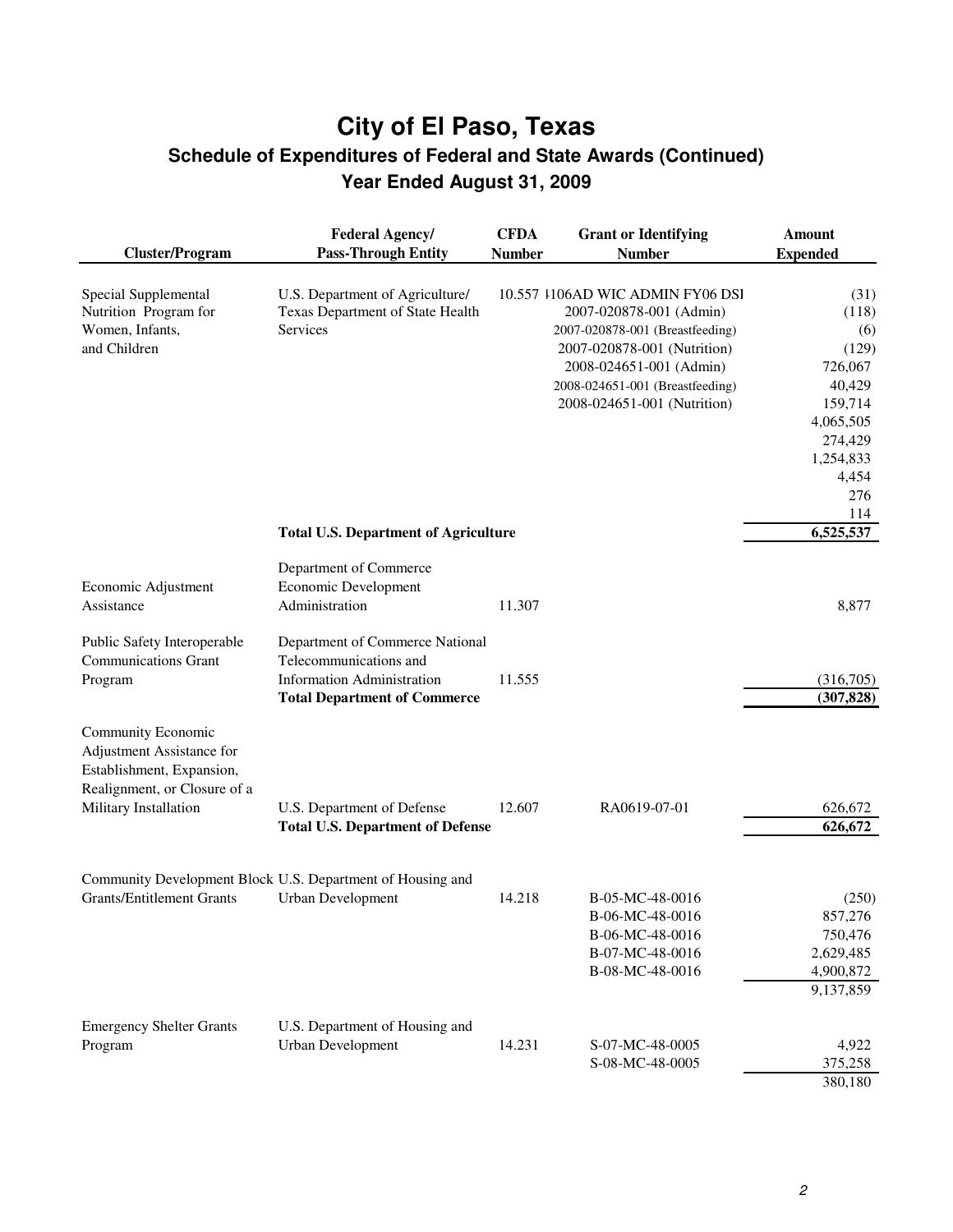| <b>Cluster/Program</b>            | <b>Federal Agency/</b><br><b>Pass-Through Entity</b>          | <b>CFDA</b><br><b>Number</b> | <b>Grant or Identifying</b><br><b>Number</b> | Amount<br><b>Expended</b> |
|-----------------------------------|---------------------------------------------------------------|------------------------------|----------------------------------------------|---------------------------|
| <b>Supportive Housing Program</b> | U.S. Department of Housing and<br>Urban Development           | 14.235                       | TX01B902001                                  | 33,355                    |
|                                   |                                                               |                              |                                              |                           |
|                                   | HOME Investment Partnerships U.S. Department of Housing and   |                              |                                              |                           |
| Program                           | Urban Development                                             | 14.239                       | M-04-MC-48-0213                              | 373,738                   |
|                                   |                                                               |                              | M-05-MC-48-0213                              | 2,401,635                 |
|                                   |                                                               |                              | M-03-MC-48-0213                              | 1,195,962                 |
|                                   |                                                               |                              | M-06-MC-48-0213                              | 1,671,869                 |
|                                   |                                                               |                              | M-07-MC-48-0213                              | 297,347                   |
|                                   |                                                               |                              | M-08-MC-48-0213                              | 453,092                   |
|                                   |                                                               |                              |                                              | 6,393,643                 |
|                                   | U.S. Department of Housing and                                |                              |                                              |                           |
| <b>Empowerment Zones Program</b>  | <b>Urban Development</b>                                      | 14.244                       |                                              | 43,638                    |
|                                   |                                                               |                              | EZ99TX0013                                   | 166,840                   |
|                                   |                                                               |                              |                                              | 210,478                   |
|                                   |                                                               |                              |                                              |                           |
| <b>ARRA</b> - Community           | U.S. Department of Housing and                                |                              |                                              |                           |
| Development Block Grant           | Urban Development                                             | 14.253                       |                                              | 1,465                     |
| ARRA - Neighborhood               | U.S. Department of Housing and                                |                              |                                              |                           |
| <b>Stabilization Program</b>      | Urban Development                                             | 14.256                       |                                              | 43,330                    |
|                                   |                                                               |                              |                                              |                           |
|                                   | <b>Total U.S. Department of Housing and Urban Development</b> |                              |                                              | 16,200,310                |
|                                   | U.S. Department of Justice/                                   |                              |                                              |                           |
| Juvenile Accountability Block     | Governor's Office of Criminal                                 |                              |                                              |                           |
| Grants                            | Justice                                                       | 16.523                       | 1335910                                      | 18,281                    |
|                                   |                                                               |                              |                                              | 27,799                    |
|                                   |                                                               |                              |                                              | 46,080                    |
|                                   |                                                               |                              |                                              |                           |
| Part E - Developing, Testing,     |                                                               |                              |                                              |                           |
| and Demonstrating Promising       |                                                               |                              |                                              |                           |
| New Programs                      | U.S. Department of Justice                                    | 16.541                       | 2007-DD-BX-0890                              | 269,666                   |
|                                   | U.S. Department of Justice/ Office                            |                              |                                              |                           |
| Crime Victim Compensation         | of the Attorney General                                       | 16.576                       |                                              | 75,002                    |
|                                   |                                                               |                              |                                              |                           |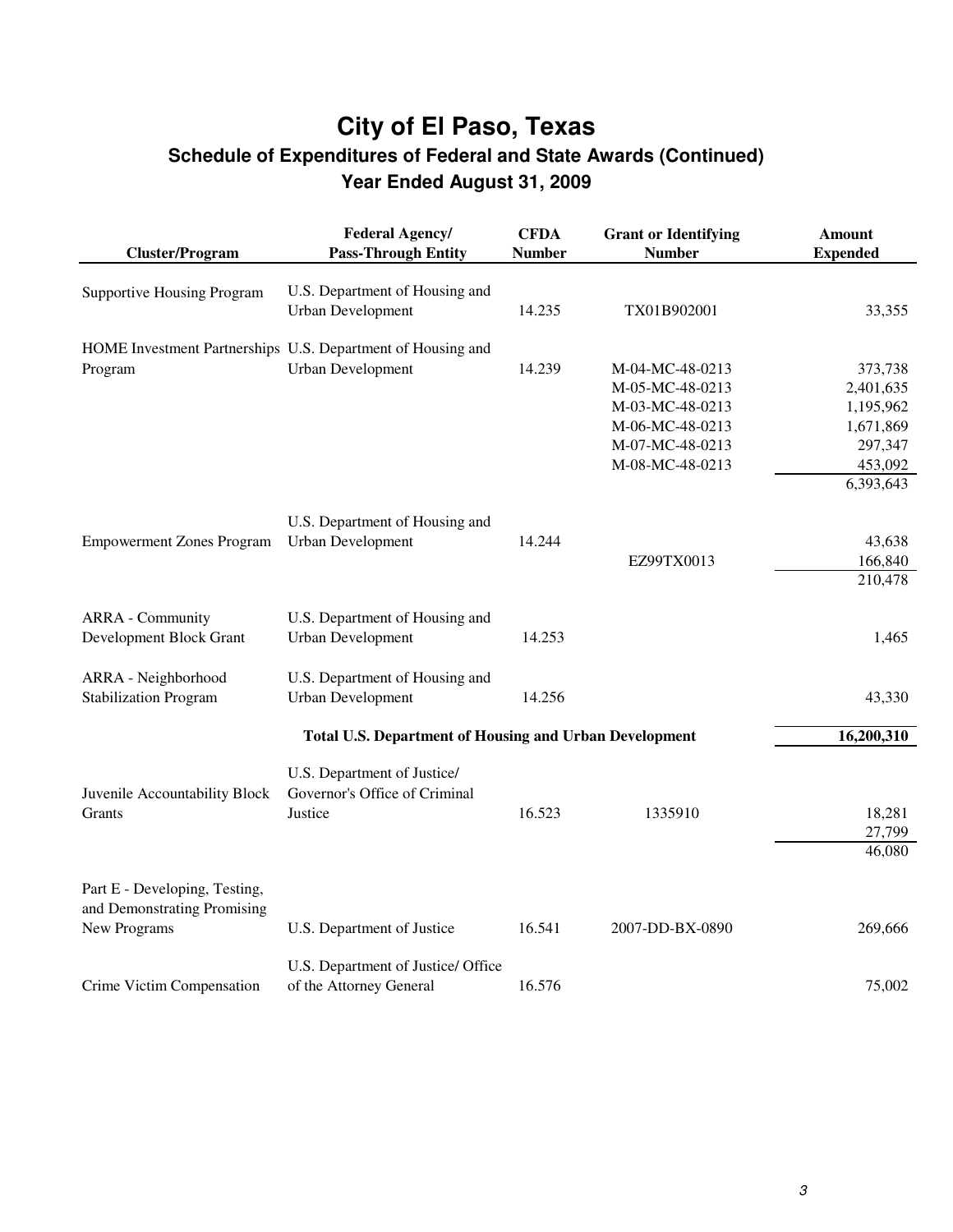| <b>Cluster/Program</b>                                  | <b>Federal Agency/</b><br><b>Pass-Through Entity</b>                 | <b>CFDA</b><br><b>Number</b> | <b>Grant or Identifying</b><br><b>Number</b> | <b>Amount</b><br><b>Expended</b> |
|---------------------------------------------------------|----------------------------------------------------------------------|------------------------------|----------------------------------------------|----------------------------------|
|                                                         |                                                                      |                              |                                              |                                  |
| Crime Victim                                            | U.S. Department of Justice/ Office                                   |                              |                                              |                                  |
| Assistance/Discretionary Grants of the Attorney General |                                                                      | 16.582                       | 08-02413                                     | 48,004                           |
| Violence Against Women                                  |                                                                      |                              |                                              |                                  |
| Formula Grants                                          | U.S. Department of Justice                                           | 16.588                       |                                              | 91,399                           |
|                                                         |                                                                      |                              | WF-07-V30-13413-10                           | (289)                            |
|                                                         |                                                                      |                              |                                              | 91,110                           |
| Community Capacity                                      |                                                                      |                              |                                              |                                  |
| Development Office                                      | U.S. Department of Justice                                           | 16.595                       |                                              | 42,243                           |
| <b>Bulletproof Vest Partnership</b>                     |                                                                      |                              |                                              |                                  |
| Program                                                 | U.S. Department of Justice                                           | 16.607                       | N/A                                          | 31,401                           |
| Public Safety Partnership and                           |                                                                      |                              |                                              |                                  |
| <b>Community Policing Grants</b>                        | U.S. Department of Justice                                           | 16.710                       | 95CCWX0207                                   | 19,391                           |
|                                                         |                                                                      |                              | 95CCWX0207                                   | 44,221                           |
|                                                         |                                                                      |                              | 2002CLWX0009                                 | 668                              |
|                                                         |                                                                      |                              | 2005-VTBX-0014                               | (3,558)                          |
|                                                         |                                                                      |                              |                                              | 101,644                          |
|                                                         |                                                                      |                              | 2007CKWX0186                                 | 53,908                           |
|                                                         |                                                                      |                              |                                              | 216,274                          |
|                                                         |                                                                      |                              |                                              |                                  |
| <b>Edward Byrne Memorial Justice</b>                    |                                                                      | 16.738                       |                                              | 10,785                           |
| <b>Assistance Grant Program</b>                         | U.S. Department of Justice                                           |                              | 2006-DJ-BX-0121                              | 49,840                           |
|                                                         |                                                                      |                              |                                              | 459,524                          |
|                                                         |                                                                      |                              | 2005-DJ-BX-0289                              | 240,000                          |
|                                                         |                                                                      |                              |                                              | 760,149                          |
|                                                         | <b>Total U.S. Department of Justice</b>                              |                              |                                              | 1,579,929                        |
|                                                         |                                                                      |                              |                                              |                                  |
| Safe Routes to Schools                                  | U.S. Department of Transportation 20.000                             |                              | N/A                                          | 371,291                          |
|                                                         | Airport Improvement Program U.S. Department of Transportation 20.106 |                              | AIP3-48-0077-2002                            | 7,590,887                        |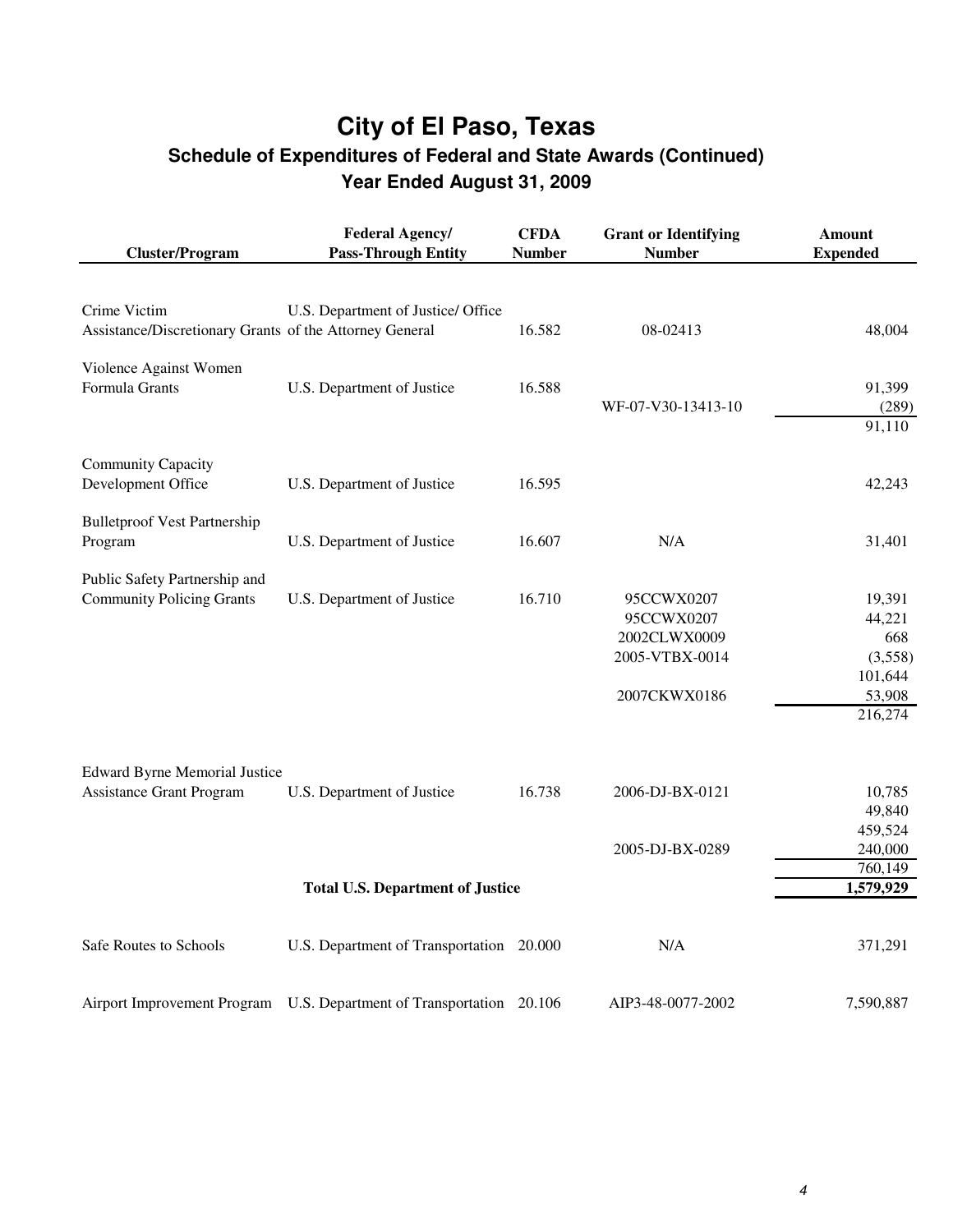| <b>Cluster/Program</b>               | <b>Federal Agency/</b><br><b>Pass-Through Entity</b>                    | <b>CFDA</b><br><b>Number</b> | <b>Grant or Identifying</b><br><b>Number</b> | <b>Amount</b><br><b>Expended</b> |
|--------------------------------------|-------------------------------------------------------------------------|------------------------------|----------------------------------------------|----------------------------------|
|                                      |                                                                         |                              |                                              |                                  |
|                                      | U.S. Department of Transportation/                                      |                              |                                              |                                  |
| Highway Planning and<br>Construction | State Department of Highways and<br>Public Transportation               | 20.205                       | N/A                                          | 6,469                            |
|                                      |                                                                         |                              |                                              | 140,515                          |
|                                      |                                                                         |                              |                                              | 59,750                           |
|                                      |                                                                         |                              |                                              | 1,086,354                        |
|                                      |                                                                         |                              |                                              | 44,553                           |
|                                      |                                                                         |                              |                                              | 690                              |
|                                      |                                                                         |                              |                                              | 1,757                            |
|                                      |                                                                         |                              |                                              | 1,582                            |
|                                      |                                                                         |                              |                                              | 1,341,670                        |
|                                      | Federal Transit_Formula Grants U.S. Department of Transportation 20.507 |                              | Various                                      | 30,325,945                       |
|                                      | U.S. Department of Transportation/                                      |                              |                                              |                                  |
| State and Community Highway          | State Department of Highways and                                        |                              |                                              |                                  |
| Safety                               | Public Transportation                                                   | 20.600                       | 588XXF6166                                   | 12,432                           |
|                                      |                                                                         |                              |                                              | 19,390                           |
|                                      |                                                                         |                              | 586XXF6027                                   | 12,577                           |
|                                      |                                                                         |                              | 588EGF6034                                   | (39, 754)                        |
|                                      |                                                                         |                              |                                              | 115,706                          |
|                                      |                                                                         |                              | 587XXF6107                                   | (214)                            |
|                                      |                                                                         |                              |                                              | 479,263                          |
|                                      |                                                                         |                              |                                              | 599,400                          |
|                                      | <b>Total U.S. Department of Transportation</b>                          |                              |                                              | 40,229,193                       |
| Promotion of the Arts_Grants to      |                                                                         |                              |                                              |                                  |
| Organizations and Individuals        | National Endowment for the Arts                                         | 45.024                       | 07-28112                                     | 5,831                            |
|                                      |                                                                         |                              | 08-29277                                     | 206                              |
|                                      |                                                                         |                              | 08-29276                                     | 6,958                            |
|                                      |                                                                         |                              | 08-29278                                     | 6,057                            |
|                                      |                                                                         |                              | 07-28111                                     | 26,660                           |
|                                      |                                                                         |                              |                                              | 45,712                           |
| Promotion of the Arts_               |                                                                         |                              |                                              |                                  |
| Partnership Agreements               | National Endowment for the Arts                                         | 45.025                       |                                              | 388                              |
|                                      |                                                                         |                              |                                              | 40                               |
|                                      |                                                                         |                              |                                              | 428                              |
|                                      | <b>Total National Endowment for the Arts</b>                            |                              |                                              | 46,140                           |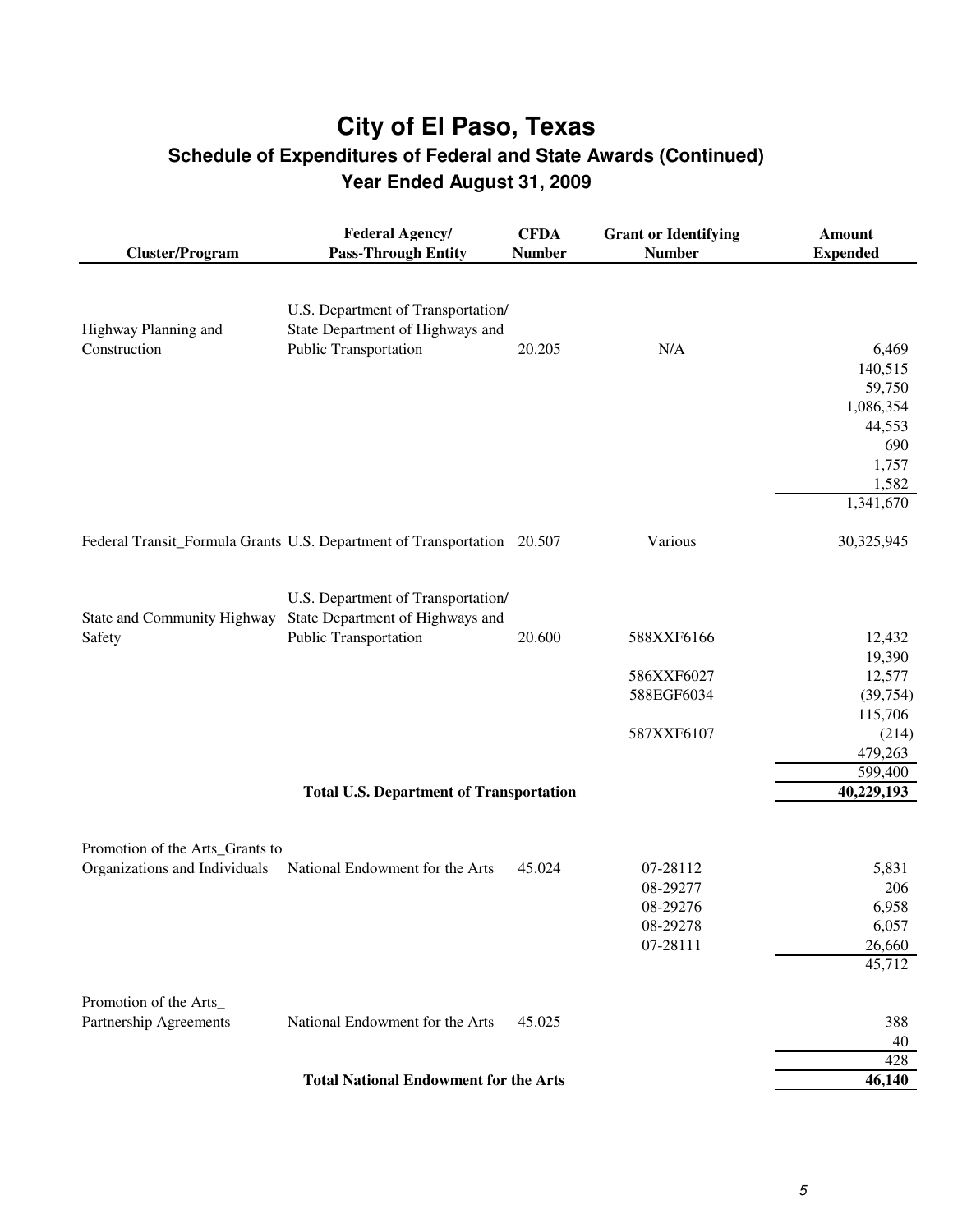| <b>Cluster/Program</b>         | <b>Federal Agency/</b><br><b>Pass-Through Entity</b>                 | <b>CFDA</b><br><b>Number</b> | <b>Grant or Identifying</b><br><b>Number</b> | <b>Amount</b><br><b>Expended</b> |
|--------------------------------|----------------------------------------------------------------------|------------------------------|----------------------------------------------|----------------------------------|
|                                |                                                                      |                              |                                              |                                  |
| Promotion of the Humanities_   | National Endowment for the                                           |                              |                                              |                                  |
| Federal/State Partnership      | Humanities                                                           | 45.129                       | N/A                                          | 70                               |
|                                | <b>Total National Endowment for the Humanities</b>                   |                              |                                              | 70                               |
|                                |                                                                      |                              |                                              |                                  |
|                                | Institute of Museum and Library                                      |                              |                                              |                                  |
| Museums for America            | Services/ Texas State Library                                        | 45.301                       | 470-06-005                                   | 15,873                           |
|                                | Institute of Museum and Library                                      |                              |                                              |                                  |
| <b>Grants</b> to States        | Services/ Texas State Library                                        | 45.310                       |                                              | 296,769                          |
|                                |                                                                      |                              | 470-08005                                    | 2,183                            |
|                                |                                                                      |                              |                                              | 79,575                           |
|                                |                                                                      |                              |                                              | 19,940                           |
|                                |                                                                      |                              | 476-07-015                                   | (994)                            |
|                                |                                                                      |                              |                                              | 397,473                          |
|                                | <b>Institute of Museum and Library Services/ Texas State Library</b> |                              |                                              | 413,346                          |
|                                | U.S. Environmental Protection                                        |                              |                                              |                                  |
| Air Pollution Control Program  | Agency/Texas Commission on                                           |                              |                                              |                                  |
| Support                        | <b>Environmental Quality</b>                                         | 66.001                       |                                              | 145,167                          |
|                                |                                                                      |                              |                                              | 133,336                          |
|                                |                                                                      |                              |                                              | 261,579                          |
|                                |                                                                      |                              |                                              | 134,868                          |
|                                |                                                                      |                              |                                              | 46,760                           |
|                                |                                                                      |                              |                                              | 23,009                           |
|                                |                                                                      |                              |                                              | 148,490                          |
|                                |                                                                      |                              |                                              | 422                              |
|                                |                                                                      |                              |                                              |                                  |
|                                |                                                                      |                              |                                              | (109, 725)                       |
|                                |                                                                      |                              |                                              | (11, 857)                        |
|                                |                                                                      |                              |                                              | (990)                            |
|                                |                                                                      |                              |                                              | (80)                             |
|                                |                                                                      |                              |                                              | 35,663                           |
|                                |                                                                      |                              |                                              | 806,642                          |
| Brownfields Assessment and     | U.S. Environmental Protection                                        |                              |                                              |                                  |
| Cleanup Cooperative            | Agency/Texas Commission on                                           |                              |                                              |                                  |
| Agreements                     | <b>Environmental Quality</b>                                         | 66.818                       | BF-9666030-1                                 | 9,767                            |
|                                |                                                                      |                              | BF-9666040-1                                 | 7,197                            |
|                                |                                                                      |                              |                                              | 16,964                           |
|                                | <b>Total U.S. Environmental Protection Agency</b>                    |                              |                                              | 823,606                          |
|                                |                                                                      |                              |                                              |                                  |
| Project Grants and Cooperative |                                                                      |                              |                                              |                                  |
| Agreements for Tuberculosis    | Department of Health and Human                                       |                              |                                              |                                  |
| <b>Control Programs</b>        | Services                                                             | 93.116                       | 2008-025298, Attach 001                      | 108,717                          |
|                                |                                                                      |                              |                                              | 171,409                          |
|                                |                                                                      |                              |                                              | 280,126                          |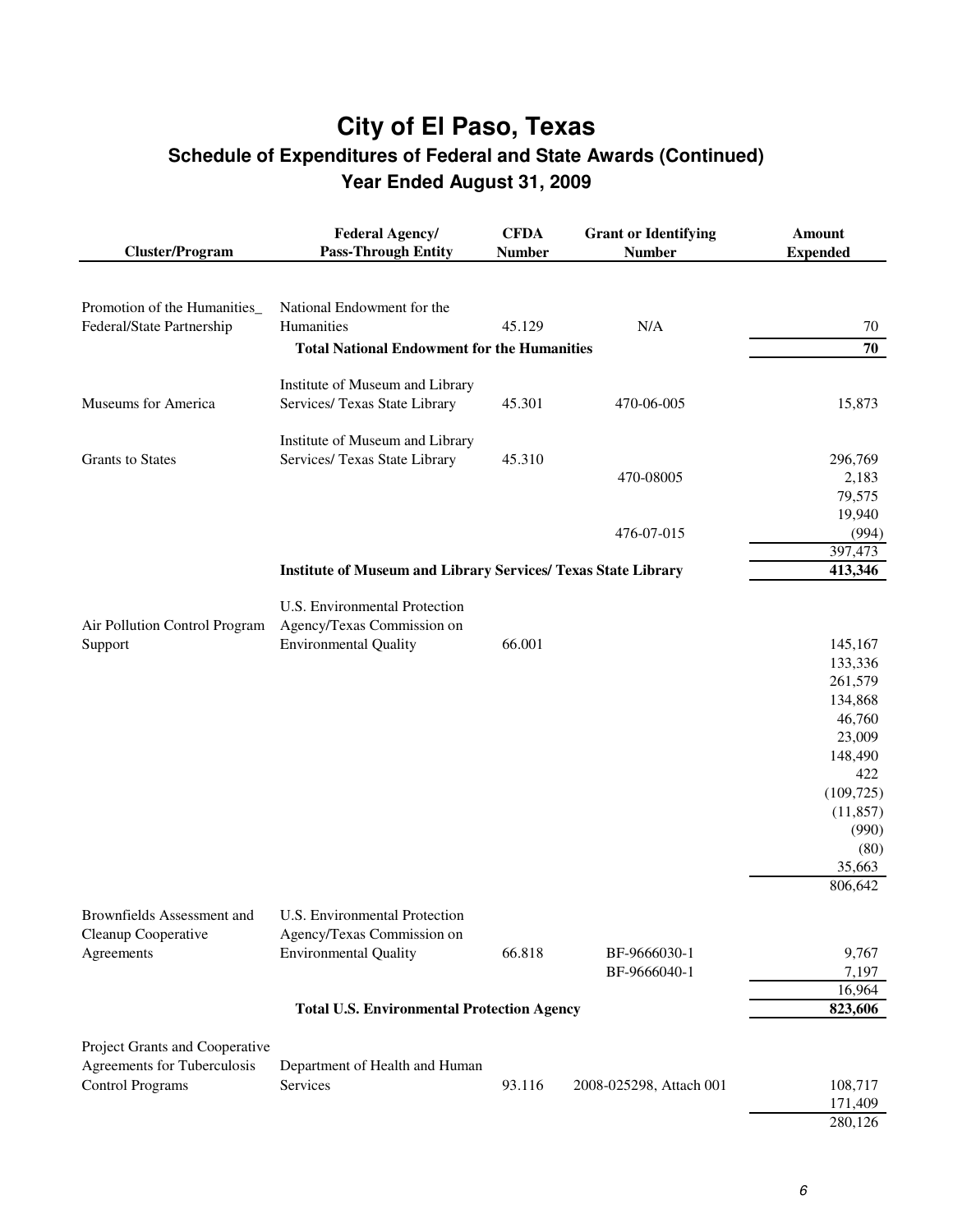| <b>Cluster/Program</b>            | <b>Federal Agency/</b><br><b>Pass-Through Entity</b>      | <b>CFDA</b><br><b>Number</b> | <b>Grant or Identifying</b><br><b>Number</b> | <b>Amount</b><br><b>Expended</b> |
|-----------------------------------|-----------------------------------------------------------|------------------------------|----------------------------------------------|----------------------------------|
| Centers for Disease Control and   |                                                           |                              |                                              |                                  |
| Prevention_                       |                                                           |                              |                                              |                                  |
| Investigations and                | Department of Health and Human                            |                              |                                              |                                  |
| <b>Technical Assistance</b>       | Services                                                  | 93.283                       | 7460007499-2006-08                           | (8)                              |
| Health Care and Other             | Department of Health and Human                            |                              |                                              |                                  |
| Facilities                        | Services                                                  | 93.887                       | 529-07-0105-00024                            | 31,339                           |
|                                   |                                                           |                              | 2008-022962, Attach 001                      | 220,213                          |
|                                   |                                                           |                              | 2008-022928, Attach 001                      | 27,415                           |
|                                   |                                                           |                              |                                              | (1,232)                          |
|                                   |                                                           |                              |                                              | 42,134                           |
|                                   |                                                           |                              |                                              | 456,677                          |
|                                   |                                                           |                              |                                              | 212,633                          |
|                                   |                                                           |                              |                                              | 1,862                            |
|                                   |                                                           |                              | 7460007499-2006-07                           | (15)                             |
|                                   |                                                           |                              |                                              | 991,026                          |
| Human Immunodeficiency            |                                                           |                              |                                              |                                  |
| Virus (HIV)/Acquired              |                                                           |                              |                                              |                                  |
| Immunodeficiency Virus            | Department of Health and Human                            |                              |                                              |                                  |
| Syndrome (AIDS) Surveillance      | Services                                                  | 93.944                       |                                              | 102,799                          |
|                                   |                                                           |                              | 2007-021867. Attach 001                      | 22,433                           |
|                                   |                                                           |                              | 2008-025433, Attach 001                      | 41,220                           |
|                                   |                                                           |                              | 2008-025433, Attach 001                      | 4,925                            |
|                                   |                                                           |                              |                                              | 171,377                          |
|                                   | <b>Total U.S. Department of Health and Human Services</b> |                              |                                              | 1,442,521                        |
|                                   | Corporation for National and                              |                              |                                              |                                  |
|                                   | <b>Community Service/ Texas</b>                           |                              |                                              |                                  |
| Retired and Senior Volunteer      | Department of Aging and                                   |                              |                                              |                                  |
| Program                           | <b>Disability Services</b>                                | 94.002                       |                                              | 70,458                           |
|                                   |                                                           |                              | 04SRWTX016                                   | (10,627)                         |
|                                   |                                                           |                              |                                              | 59,831                           |
|                                   | Corporation for National and                              |                              |                                              |                                  |
|                                   | <b>Community Service/ Texas</b>                           |                              |                                              |                                  |
|                                   | Department of Aging and                                   |                              |                                              |                                  |
| <b>Foster Grandparent Program</b> | <b>Disability Services</b>                                | 94.011                       |                                              | 460,949                          |
|                                   |                                                           |                              | 07SFWTX005                                   | 17,482                           |
|                                   |                                                           |                              |                                              | 478,431                          |
|                                   | <b>Total Corporation for National Community Service</b>   |                              |                                              | 538,262                          |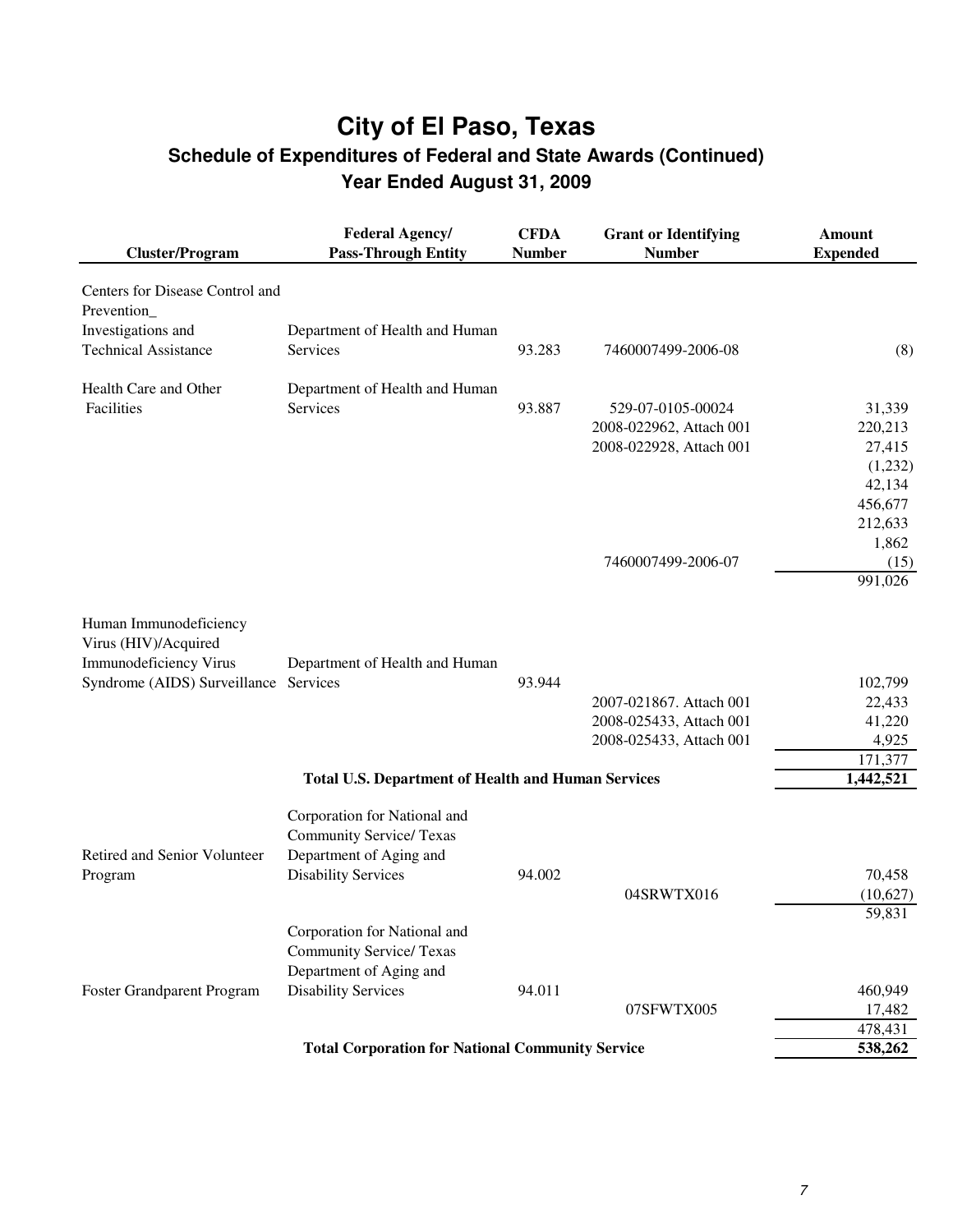| <b>Cluster/Program</b>           | <b>Federal Agency/</b><br><b>Pass-Through Entity</b> | <b>CFDA</b><br><b>Number</b> | <b>Grant or Identifying</b><br><b>Number</b> | <b>Amount</b><br><b>Expended</b> |
|----------------------------------|------------------------------------------------------|------------------------------|----------------------------------------------|----------------------------------|
|                                  | U.S. Department of Homeland                          |                              |                                              |                                  |
| State and Local Homeland         | Security/ Texas Department of                        |                              |                                              |                                  |
| <b>Security Training Program</b> | <b>Public Safety</b>                                 | 97.005                       | 2006-GE-T6-0068                              | 287,224                          |
|                                  | U.S. Department of Homeland                          |                              |                                              |                                  |
|                                  | Security/Texas Department of                         |                              |                                              |                                  |
| Urban Areas Security Initiative  | <b>Public Safety</b>                                 | 97.008                       | 2007-GE-T7-0024                              | 7,071                            |
|                                  |                                                      |                              |                                              | 265,006                          |
|                                  |                                                      |                              |                                              | 1,972                            |
|                                  |                                                      |                              |                                              | 37,660                           |
|                                  |                                                      |                              |                                              | 5,066                            |
|                                  |                                                      |                              |                                              | 1,060,169                        |
|                                  |                                                      |                              |                                              | 2,377                            |
|                                  |                                                      |                              |                                              | 6,699                            |
|                                  |                                                      |                              |                                              | 11                               |
|                                  |                                                      |                              |                                              | 556,332                          |
|                                  |                                                      |                              |                                              | 9,055<br>1,951,418               |
| Disaster Grants - Public         | U.S. Department of Homeland                          |                              |                                              |                                  |
| Assistance (Presidentially       | Security/ Texas Department of                        |                              |                                              |                                  |
| <b>Declared Disasters)</b>       | <b>Public Safety</b>                                 | 97.036                       |                                              | 166,889                          |
|                                  |                                                      |                              | DR-1658-TX                                   | 34,923                           |
|                                  |                                                      |                              |                                              | 201,812                          |
|                                  | U.S. Department of Homeland                          |                              |                                              |                                  |
| <b>Emergency Management</b>      | Security/ Texas Department of                        |                              |                                              |                                  |
| Performance Grants               | <b>Public Safety</b>                                 | 97.042                       | N/A                                          | (62, 524)                        |
|                                  |                                                      |                              |                                              | (8)                              |
|                                  |                                                      |                              |                                              | 192,396                          |
|                                  |                                                      |                              |                                              | 129,864                          |
|                                  | U.S. Department of Homeland                          |                              |                                              |                                  |
| Assistance to Firefighters       | Security/ Texas Department of                        |                              |                                              |                                  |
| Grant                            | <b>Public Safety</b>                                 | 97.044                       | N/A                                          | 10,733                           |
|                                  |                                                      |                              |                                              | 34,423                           |
|                                  |                                                      |                              |                                              | 411,980                          |
|                                  |                                                      |                              |                                              | 457,136                          |
|                                  | U.S. Department of Homeland                          |                              |                                              |                                  |
| Homeland Security Grant          | Security/ Texas Department of                        |                              |                                              |                                  |
| Program                          | <b>Public Safety</b>                                 | 97.067                       | N/A                                          | 1,316                            |
|                                  |                                                      |                              |                                              | 196,418<br>197,734               |
|                                  |                                                      |                              |                                              |                                  |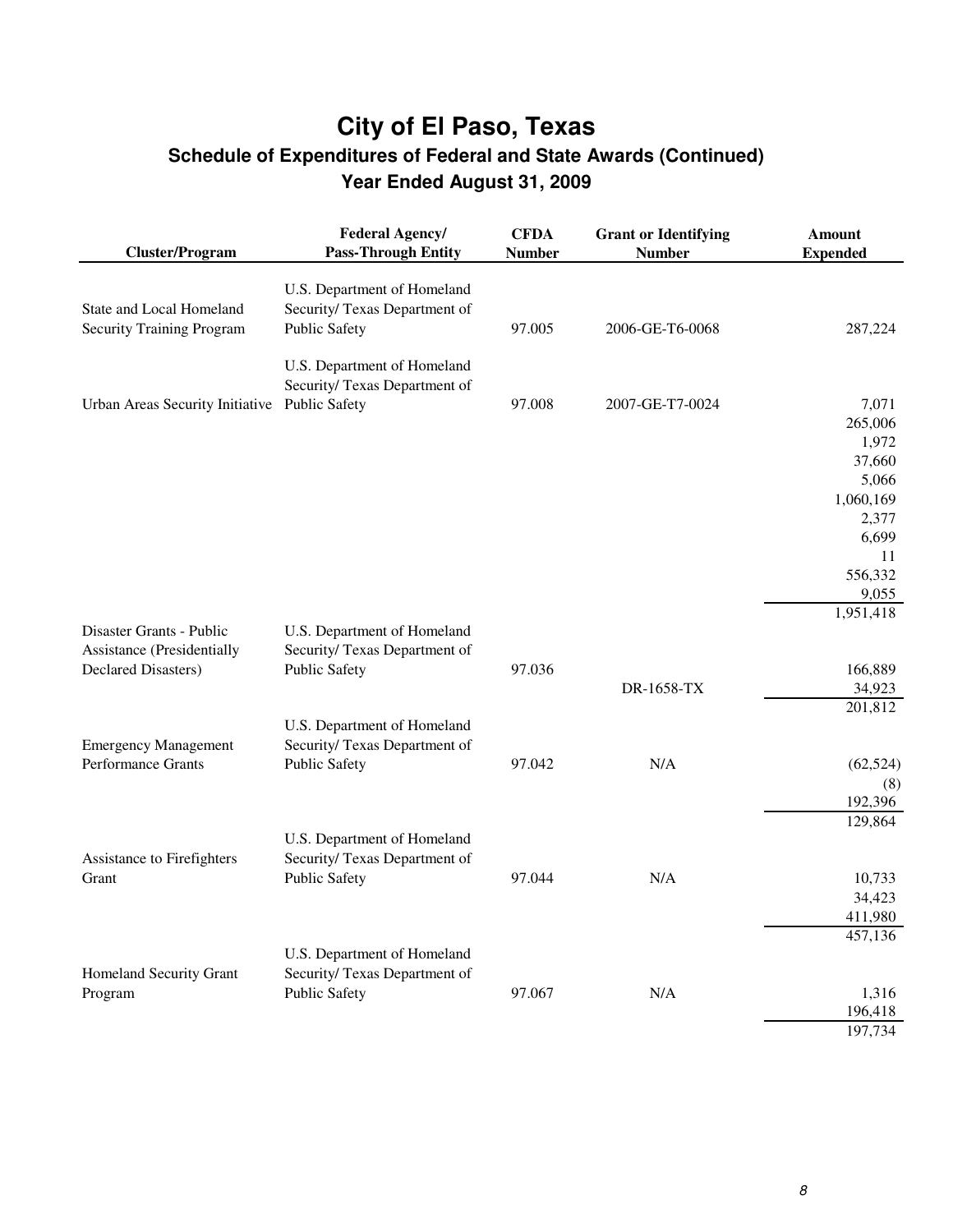| <b>Cluster/Program</b>                                      | <b>Federal Agency/</b><br><b>Pass-Through Entity</b>                                                                                     | <b>CFDA</b><br><b>Number</b> | <b>Grant or Identifying</b><br><b>Number</b> | Amount<br><b>Expended</b>               |
|-------------------------------------------------------------|------------------------------------------------------------------------------------------------------------------------------------------|------------------------------|----------------------------------------------|-----------------------------------------|
| Metropolitan Medical<br>Response Support                    | U.S. Department of Homeland<br>Security/Texas Department of<br><b>Public Safety</b>                                                      | 97.071                       | EMW-2004-FP-02039<br>EMW-2003-FP-02038       | 70,705<br>(4,268)<br>151,804<br>218,241 |
| <b>National Explosives Detection</b><br>Canine Team Program | U.S. Department of Homeland<br>Security/Texas Department of<br><b>Public Safety</b>                                                      | 97.072                       | N/A                                          | 411,232                                 |
| Law Enforcement Terrorism<br><b>Prevention Program</b>      | U.S. Department of Homeland<br>Security/Texas Department of<br><b>Public Safety</b>                                                      | 97.074                       | N/A                                          | 287,704                                 |
| <b>Buffer Zone Protection</b><br>Program (BZPP)             | U.S. Department of Homeland<br>Security/Texas Department of<br><b>Public Safety</b><br><b>Total U.S. Department of Homeland Security</b> | 97.078                       | 2005-BZPP-24000                              | 158,656<br>4,301,021                    |
| <b>Total Federal Awards</b><br><b>Expended</b>              |                                                                                                                                          |                              |                                              | 74,666,823                              |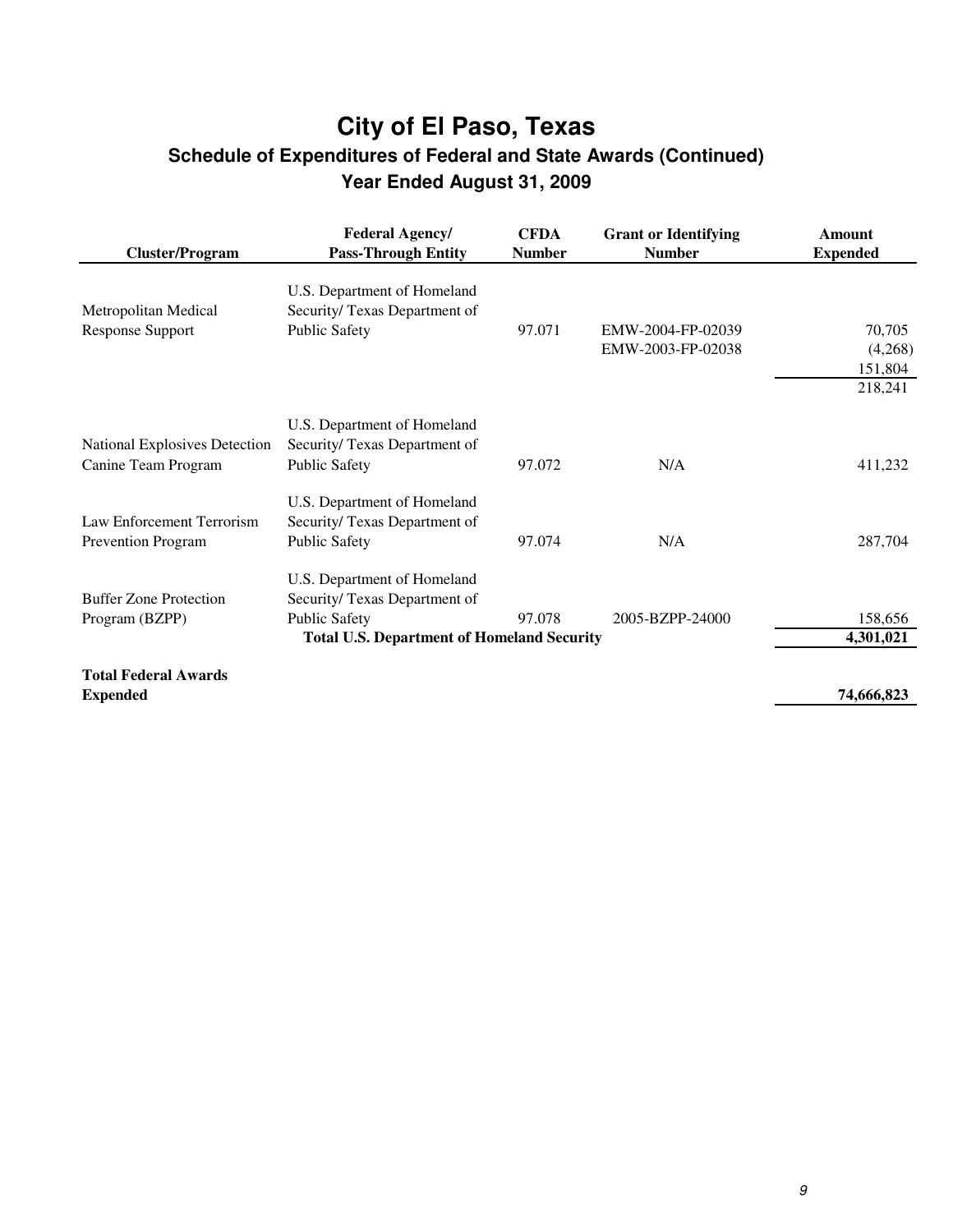|                                                   |                                    | <b>Amount</b>   |
|---------------------------------------------------|------------------------------------|-----------------|
| <b>Granting Agency/Grant Program</b>              | <b>Grant or Identifying Number</b> | <b>Expended</b> |
| Texas State Library & Archive Commission          |                                    |                 |
| E-Rate Library Funds                              |                                    | \$<br>12,788    |
| <b>E-Rate Library Funds</b>                       |                                    | 73,822          |
| Loan Star Libraries Grant                         |                                    | 87,814          |
|                                                   |                                    | 174,424         |
|                                                   |                                    |                 |
| Texas Department of Aging and Disability Services |                                    |                 |
| Foster Grandparent Program                        |                                    | 5,000           |
| Retired Seniors Volunteer Program                 |                                    | 31,909          |
| Retired Seniors Volunteer Program                 | 07RZWTX019                         | (344)           |
|                                                   |                                    | 36,565          |
| Department of State Health Services               |                                    |                 |
| <b>TDH</b> Tuberculosis                           | 2008-023236, Attach 001            | 14,210          |
| <b>TDH</b> Tuberculosis                           | 7460007499-20056-07A               | (99)            |
| <b>TDH</b> Tuberculosis                           |                                    | 384,469         |
| Medical Institute                                 | N/A                                | -1              |
| Medical Institute                                 |                                    | 4,487           |
| <b>HIV Surveillance</b>                           | 2008-023754, Attach 001            | 926             |
| <b>HIV Surveillance</b>                           |                                    | 12,696          |
| <b>Infectious Disease Unit</b>                    |                                    | 5,671           |
| TDH Office Regional Planning                      | 2008-024517, Attach 001            | 5,030           |
| TDH Office Regional Planning                      |                                    | 193,605         |
| Immunization Branch - Locals (FY06 DSH)           | 2008-023559, Attach 001            | 43,019          |
| Immunization Branch - Locals (FY07 DSH)           | 2007-021270, Attach 003B           | 1,265,714       |
| CHS - Fee for Service FY07                        | 2007-020437-001                    | 178,827         |
| Title V FEES _ Carryover                          | N/A                                | 15,577          |
| Title V FEES _ Carryover                          | 2008-024169, Attach 001            | 987             |
| CHS Population Based FY07                         | 2006-020403-001                    | 139,684         |
| <b>CHS Population Based FY08</b>                  | 2008-022986, Attach 001            | 8,326           |
| <b>Environmental Health Group</b>                 | N/A                                | 18              |
| <b>Bio Terrorism</b>                              |                                    | 75              |
| Zoonosis                                          |                                    | 1,029           |
| Zoonosis                                          | N/A                                | 28,833          |
| Bio Terrorism Discretionary Ph                    |                                    | 32,564          |
| Ewids                                             |                                    | 41,452          |
|                                                   |                                    | 2,377,101       |
| Texas Automobile Theft Prevention Authority       |                                    |                 |
| <b>ATPA Border Partners</b>                       |                                    | 951,459         |
| <b>ATPA Border Partners</b>                       | SA-T01-10050-08                    | (23,761)        |
|                                                   |                                    | 927,698         |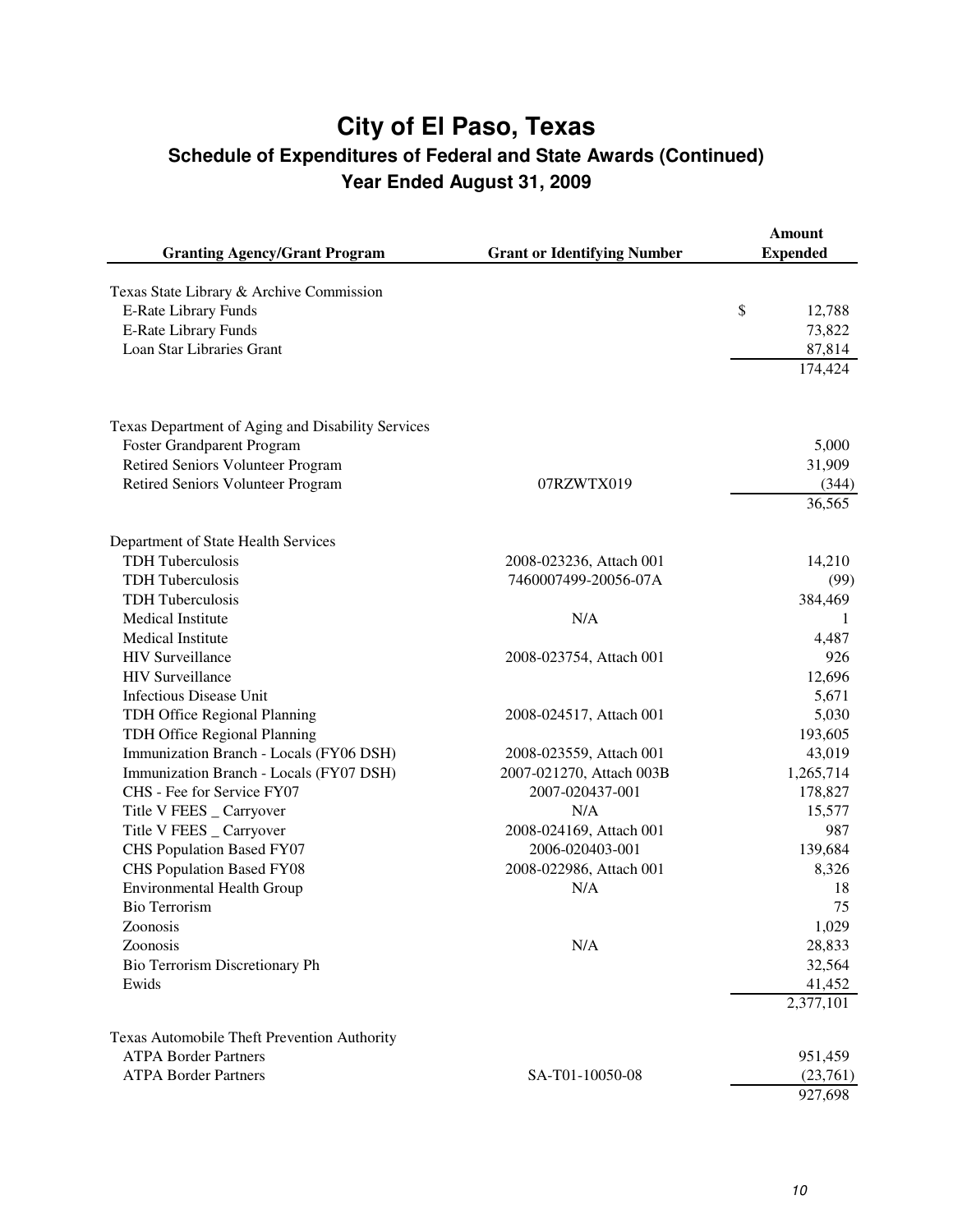| <b>Granting Agency/Grant Program</b>            | <b>Grant or Identifying Number</b> | Amount<br><b>Expended</b> |
|-------------------------------------------------|------------------------------------|---------------------------|
| Neighborhood Stabilization Program              |                                    | 13,732                    |
|                                                 |                                    |                           |
| Division of Emergency Management/ Office of the |                                    |                           |
| Governor                                        |                                    |                           |
| Local Border Security Program                   |                                    | 1,315,743                 |
| Border Star 3                                   |                                    | 2,220                     |
| Border Security Equipment and Tech              |                                    | 219                       |
| Mayor Advisory Council on Physical Fitness      |                                    | 65,169                    |
| General Victim Assistance                       |                                    | 493                       |
|                                                 |                                    | 1,383,844                 |
|                                                 |                                    |                           |
| <b>Total State Awards Expended</b>              |                                    | 4,913,364                 |
| <b>Total Federal and State Awards Expended</b>  |                                    | 79,580,187                |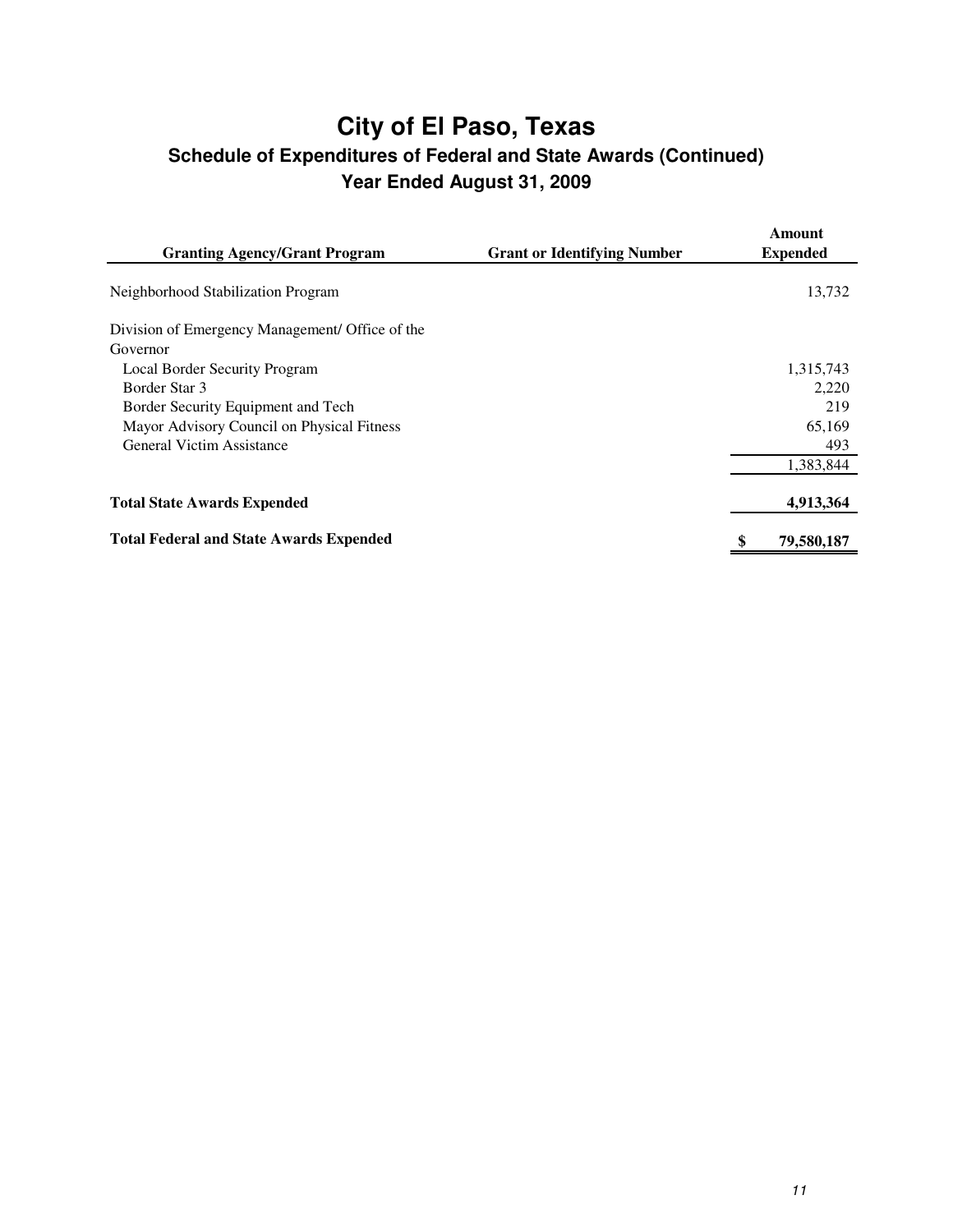#### **Notes to Schedule**

1. This schedule includes the federal and state awards activity of all federal and state financial assistance programs of the City of El Paso, Texas, and is presented on the cash basis of accounting, except for the FAA Airport Improvement grant and the FTA Capital and Planning grants, which use the full accrual basis of accounting. The information in this schedule is presented in accordance with the requirements of OMB Circular A-133, *Audits of States, Local Governments, and Non-Profit Organizations*. Therefore, some amounts presented in this schedule may differ from amounts presented in, or used in the preparation of, the basic financial statements.

The accompanying schedule of expenditures of federal and state awards presents activity of all federal and state financial assistance programs of the City for the year ended August 31, 2009, except for the financial assistance received by the Public Service Board – El Paso Water Utilities. The City's reporting entity is defined in note 1(A) of the City's basic financial statements. Federal and state awards received directly from federal and state agencies, as well as federal and state financial assistance passed through other entities, are included on the schedule of expenditures of federal and state awards.

- 2. Amounts reported in the accompanying schedule of expenditures of federal and state awards may not agree with the amounts reported in the related federal and state financial reports filed with grantor agencies because of accruals that would be included in the subsequent reports filed with the agencies.
- 3. Of the federal and state expenditures presented in this schedule, the City provided federal awards to subrecipients as follows:

|                                         | <b>CFDA</b>   |                     | Amount          |
|-----------------------------------------|---------------|---------------------|-----------------|
| Program                                 | <b>Number</b> | <b>Subrecipient</b> | <b>Provided</b> |
|                                         |               |                     |                 |
| <b>Community Development Block</b>      |               |                     |                 |
| <b>Grants/Entitlement Grants</b>        | 14.218        | Various             | \$<br>1,531,334 |
| <b>Emergency Shelter Grants Program</b> | 14.231        | Various             | 380,180         |
| <b>Supportive Housing Program</b>       | 14.235        | Various             | 33,355          |
|                                         |               |                     |                 |
|                                         |               |                     | 1,944,869       |
|                                         |               |                     |                 |

No State of Texas funds were passed through to subrecipients in 2009.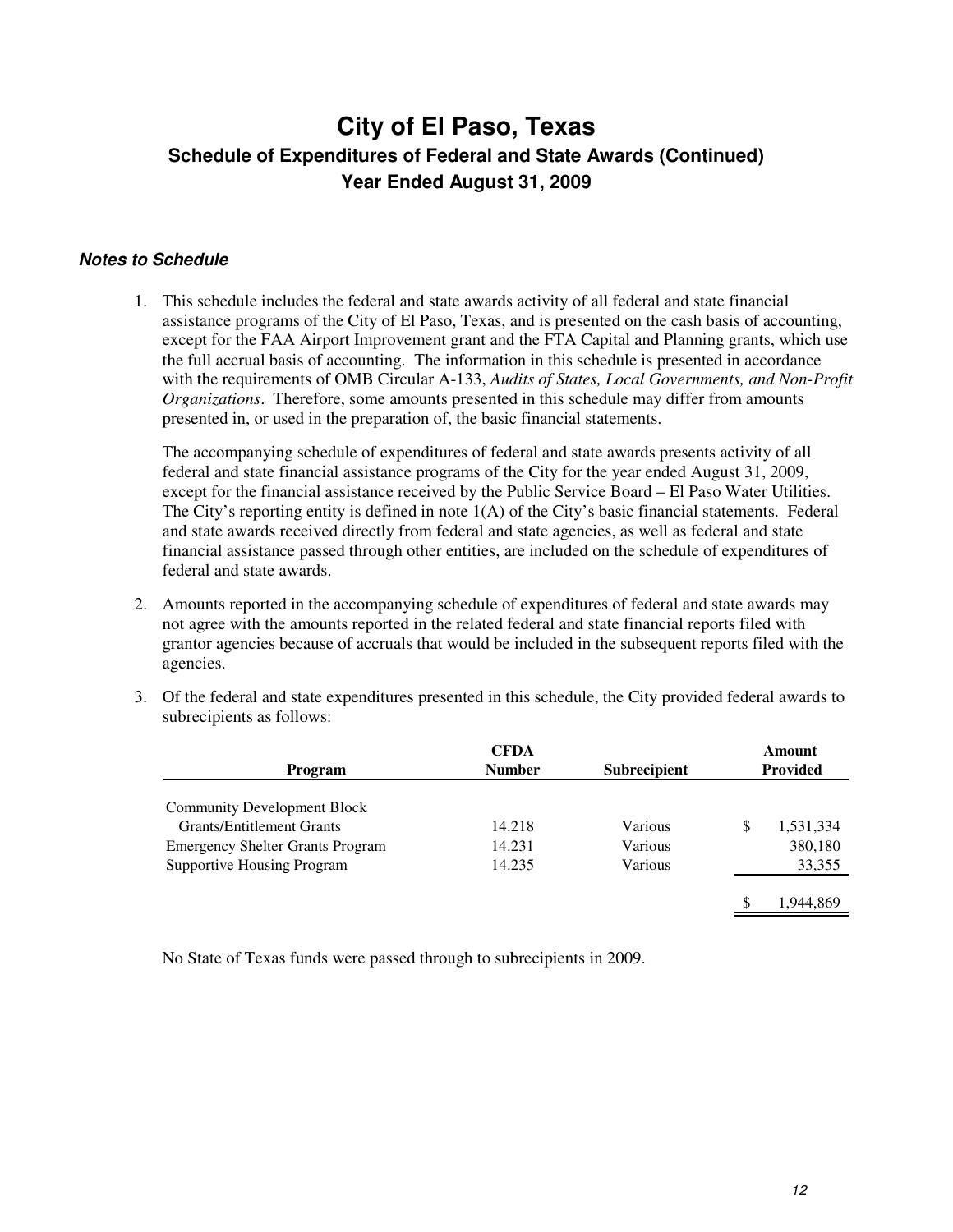4. The City administers federal loan programs. These programs are initiated with a grant of federal funds and are sustained after the original money is distributed in loans by using principal payments for subsequent loans to qualified borrowers. The interest received is considered to be program income and is used to pay administrative costs associated with the programs as well as for subsequent loans. As of August 31, 2009, outstanding principal balances of these loans were as follows:

| <b>CFDA</b>   |    | Loans                       |
|---------------|----|-----------------------------|
| <b>Number</b> |    | <b>Receivable Principal</b> |
|               |    |                             |
| 14.218        | \$ | 15,229,034                  |
| 14.239        |    | 25, 151, 328                |
| 14.244        |    | 2,869,196                   |
|               |    |                             |
|               | S  | 43,249,558                  |
|               |    |                             |

During fiscal year ended August 31, 1992, the City received a \$3,000,000 federal loan for construction work on the International Zaragosa Bridge. The balance of the loan at August 31, 2009 is \$1,250,000.

- 5. The accompanying schedule reflects certain adjustments resulting from fiscal adjustments to closed grants and transfers between grants. As a result, certain grants show negative expenditures.
- 6. Federal and state financial assistance programs are reported in the City's financial statements primarily in the Community Development Block Grants and Nonmajor Governmental Funds. Certain programs are included in the enterprise funds, of which certain grants are reported as capital contributions in the Income (Loss) Before Capital Contributions and Transfers section of the Statement of Revenues, Expenses, and Changes in Fund Net Assets (Deficit) Proprietary Funds.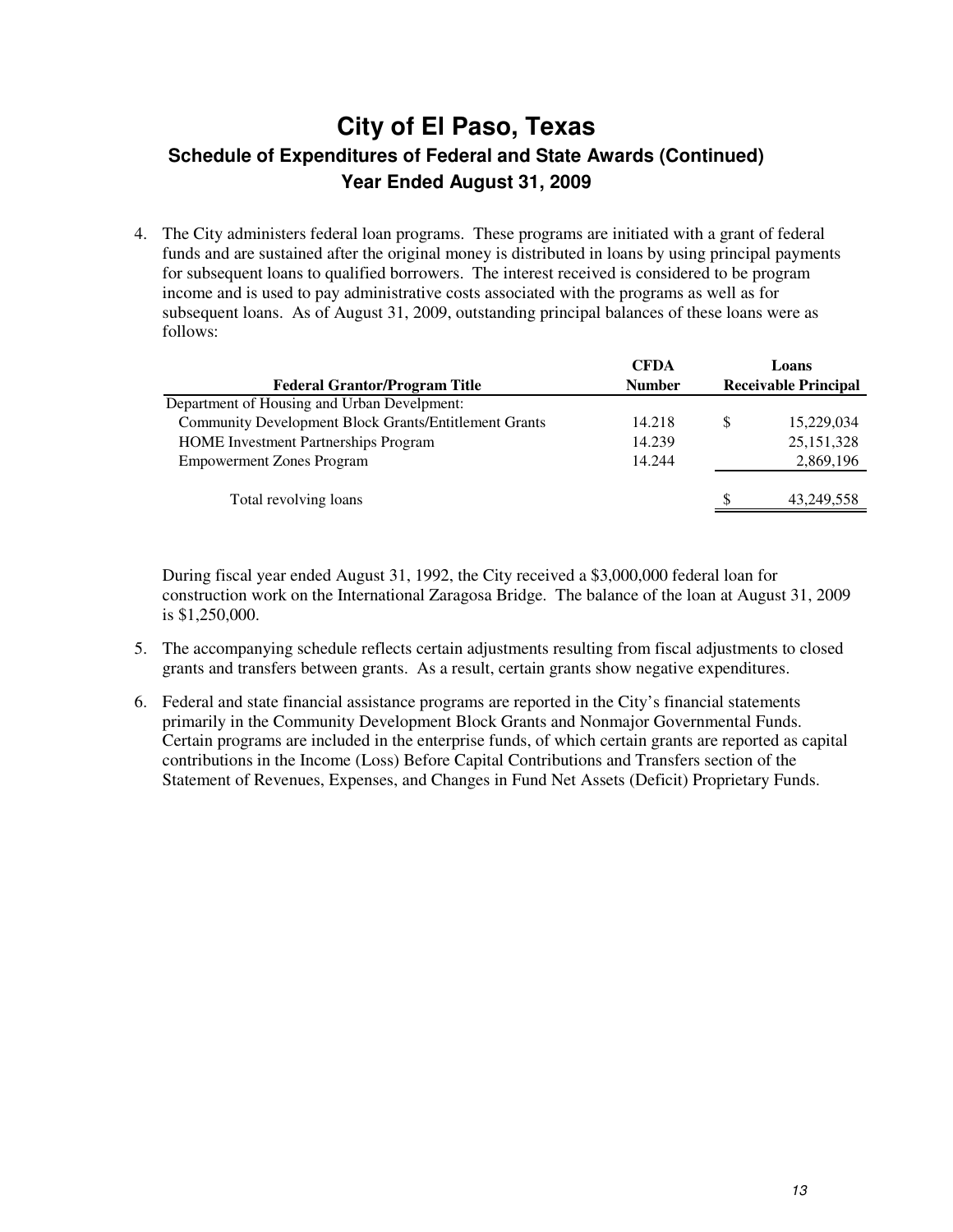

### **Independent Accountants' Report on Internal Control Over Financial Reporting and on Compliance and Other Matters Based on an Audit of the Financial Statements Performed in Accordance with Government Auditing Standards and the State of Texas Uniform Grant Management Standards**

The Honorable Mayor and Members of the City Council City of El Paso, Texas El Paso, Texas

We have audited the financial statements of the governmental activities, the business-type activities, the discretely presented component unit, each major fund, and the aggregate remaining fund information of the City of El Paso, Texas (the City) as of and for the year ended August 31, 2009, which collectively comprise the City's basic financial statements, and have issued our report thereon dated February 26, 2010, which contained a reference to the reports of other accountants. We conducted our audit in accordance with auditing standards generally accepted in the United States of America and the standards applicable to financial audits contained in *Government Auditing Standards*, issued by the Comptroller General of the United States and the State of Texas *Uniform Grant Management Standards*, issued by the Governor's Office of Budget and Planning. The financial statements of the El Paso City Employees' Pension Fund, a component unit included in the financial statements of the aggregate remaining fund information, were not audited in accordance with *Government Auditing Standards* and the State of Texas *Uniform Grant Management Standards*. Other accountants audited the financial statements of the El Paso Firemen and Policemen's Pension Fund and the Public Service Board - El Paso Water Utilities, as described in our report on the City's financial statements. This report does not include the results of the other accountants' testing of internal control over financial reporting or compliance and other matters that are reported on separately by those accountants. The financial statements of the El Paso Firemen and Policemen's Pension Fund, a component unit included in the financial statements of the aggregate remaining fund information, were not audited in accordance with *Government Auditing Standards* and the State of Texas *Uniform Grant Management Standards*. The financial statements of the Public Service Board - El Paso Water Utilities were not audited in accordance with the State of Texas *Uniform Grant Management Standards*.

#### **Internal Control Over Financial Reporting**

In planning and performing our audit, we considered the City's internal control over financial reporting as a basis for designing our auditing procedures for the purpose of expressing our opinions on the financial statements, but not for the purpose of expressing an opinion on the effectiveness of the City's internal control over financial reporting. Accordingly, we do not express an opinion on the effectiveness of the City's internal control over financial reporting.



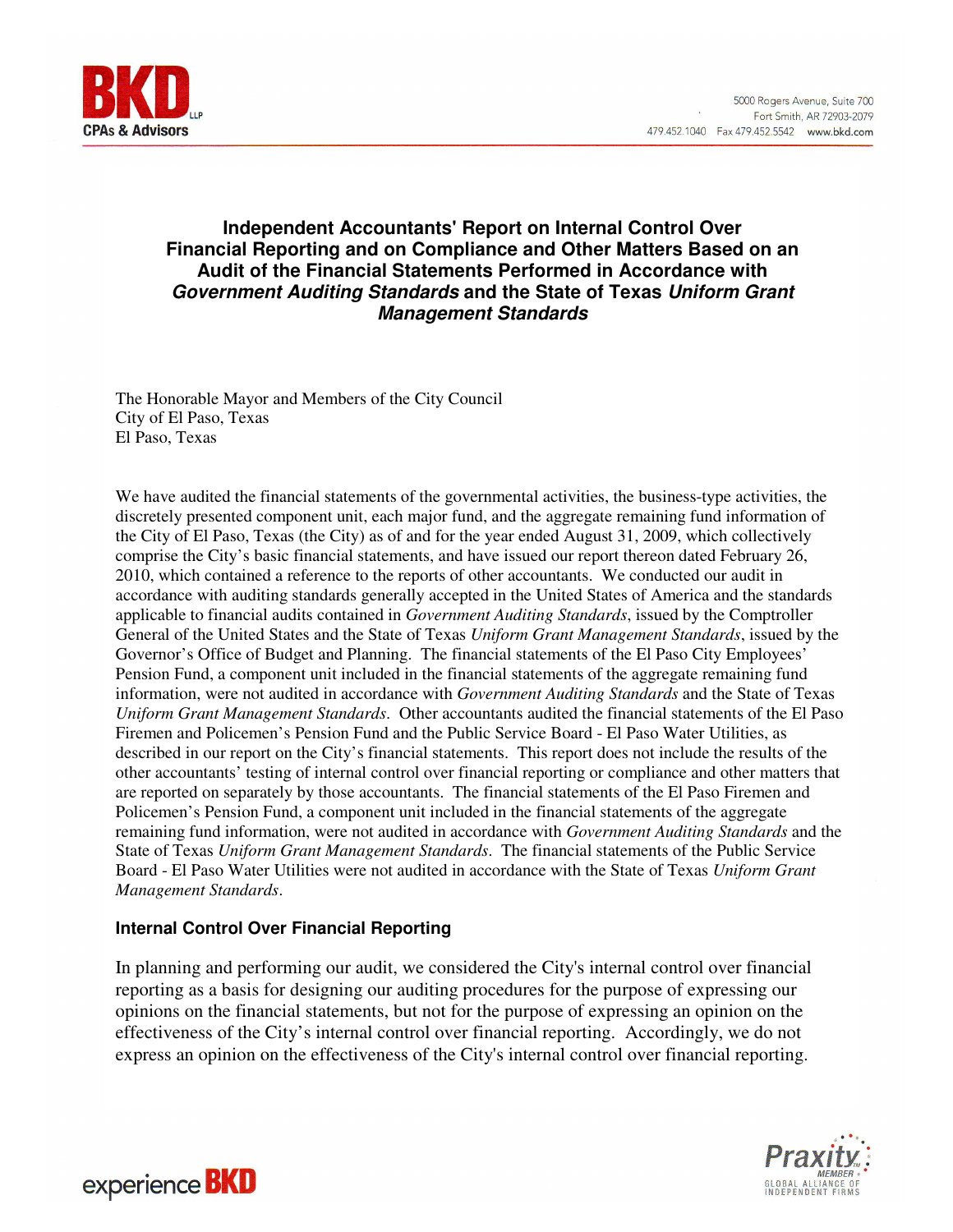A control deficiency exists when the design or operation of a control does not allow management or employees, in the normal course of performing their assigned functions, to prevent or detect misstatements on a timely basis. A significant deficiency is a control deficiency, or a combination of control deficiencies, that adversely affects the City's ability to initiate, authorize, record, process or report financial data reliably in accordance with generally accepted accounting principles such that there is more than a remote likelihood that a misstatement of the City's financial statements that is more than inconsequential will not be prevented or detected by the City's internal control.

A material weakness is a significant deficiency, or a combination of significant deficiencies, that results in more than a remote likelihood that a material misstatement of the financial statements will not be prevented or detected by the City's internal control.

Our consideration of internal control over financial reporting was for the limited purpose described in the first paragraph of this section and would not necessarily identify all deficiencies in internal control that might be significant deficiencies or material weaknesses. We did not identify any deficiencies in internal control over financial reporting that we consider to be material weaknesses as defined above.

### **Compliance and Other Matters**

As part of obtaining reasonable assurance about whether the City's financial statements are free of material misstatement, we performed tests of its compliance with certain provisions of laws, regulations, contracts and grant agreements, noncompliance with which could have a direct and material effect on the determination of financial statement amounts. However, providing an opinion on compliance with those provisions was not an objective of our audit and, accordingly, we do not express such an opinion. The results of our tests disclosed no instances of noncompliance or other matters that are required to be reported under *Government Auditing Standards* or the State of Texas *Uniform Grant Management Standards.*

We noted certain matters that we reported to the City's management in a separate letter dated February 26, 2010.

This report is intended solely for the information and use of the Mayor, City Council, and management of the City, the federal and state cognizant agencies, other federal and state awarding agencies and passthrough entities and is not intended to be and should not be used by anyone other than these specified parties.

 $\cancel{\beta}$ KD, up

February 26, 2010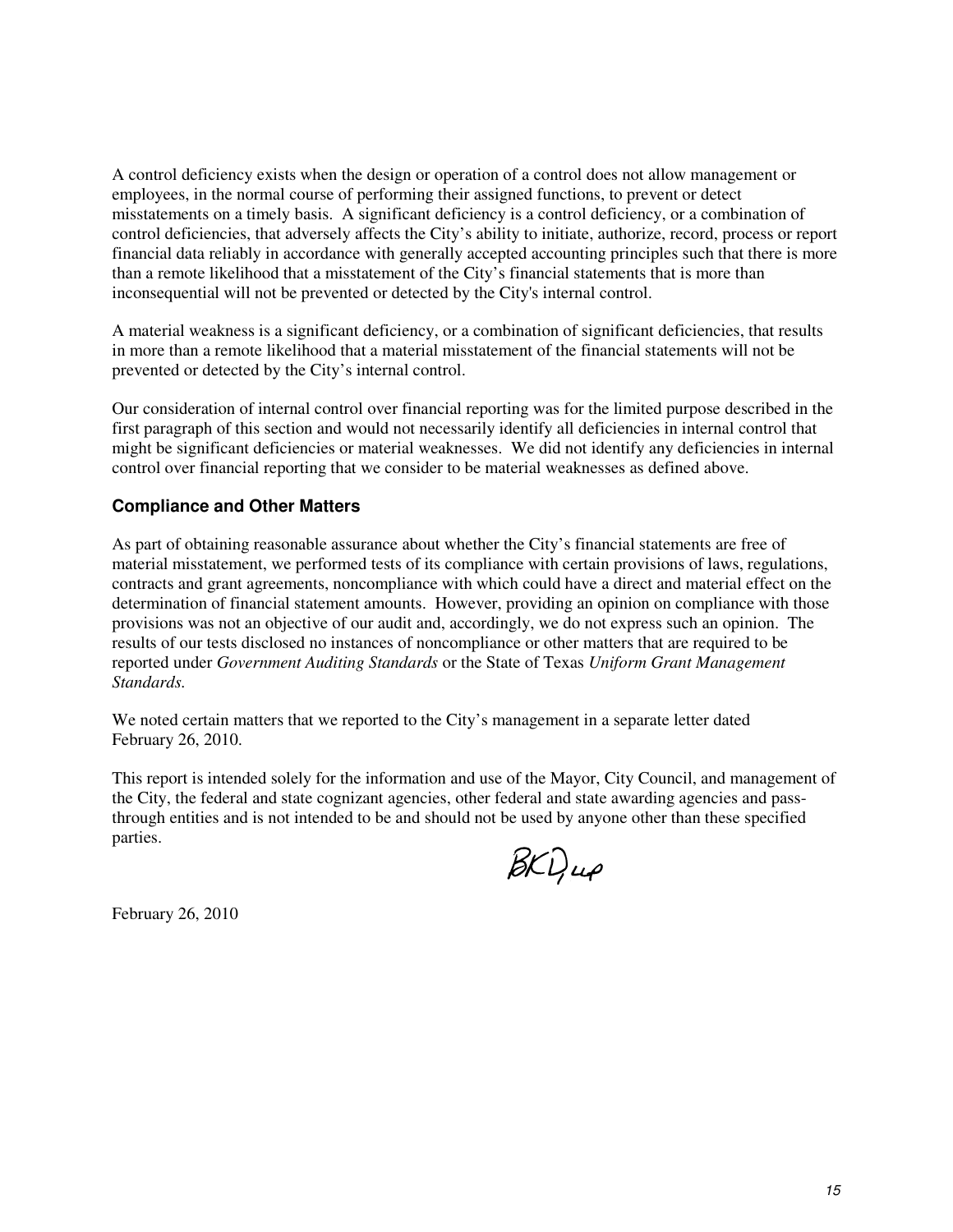

### **Independent Accountants' Report on Compliance and Internal Control Over Compliance with Requirements Applicable to Major Federal and State Awards Programs and Schedule of Expenditures of Federal and State Awards**

The Honorable Mayor and City Council City of El Paso, Texas El Paso, Texas

### **Compliance**

We have audited the compliance of the City of El Paso, Texas (the City) with the types of compliance requirements described in the U.S. Office of Management and Budget (OMB) *Circular A-133 Compliance Supplement* and the State of Texas *Uniform Grant Management Standards* that are applicable to each of its major federal and state programs for the year ended August 31, 2009. The City's major federal and state programs are identified in the summary of auditor's results section of the accompanying schedule of findings and questioned costs. Compliance with the requirements of laws, regulations, contracts and grants applicable to each of its major federal and state programs is the responsibility of the City's management. Our responsibility is to express an opinion on the compliance of the City based on our audit.

The City's basic financial statements include operations of the Public Service Board –El Paso Water Utilities (EPWU), a discretely presented component unit of the City, which received \$28,616 in federal awards which are not included in the schedule during the year ended August 31, 2009. Our audit, described below, did not include the operations of the EPWU because the component unit engaged other accountants to perform the audit.

We conducted our audit of compliance in accordance with auditing standards generally accepted in the United States of America; the standards applicable to financial audits contained in *Government Auditing Standards*, issued by the Comptroller General of the United States; and OMB Circular A-133, *Audits of States, Local Governments, and Non-Profit Organizations*, and the State of Texas *Uniform Grant Management Standards*. Those standards and OMB Circular A-133 require that we plan and perform the audit to obtain reasonable assurance about whether noncompliance with the types of compliance requirements referred to above that could have a direct and material effect on a major federal or state program occurred. An audit includes examining, on a test basis, evidence about the City's compliance with those requirements and performing such other procedures as we considered necessary in the circumstances. We believe that our audit provides a reasonable basis for our opinions. Our audit does not provide a legal determination on the City's compliance with those requirements.

In our opinion, the City complied, in all material respects, with the requirements referred to above that are applicable to each of its major federal and state programs for the year ended August 31, 2009.



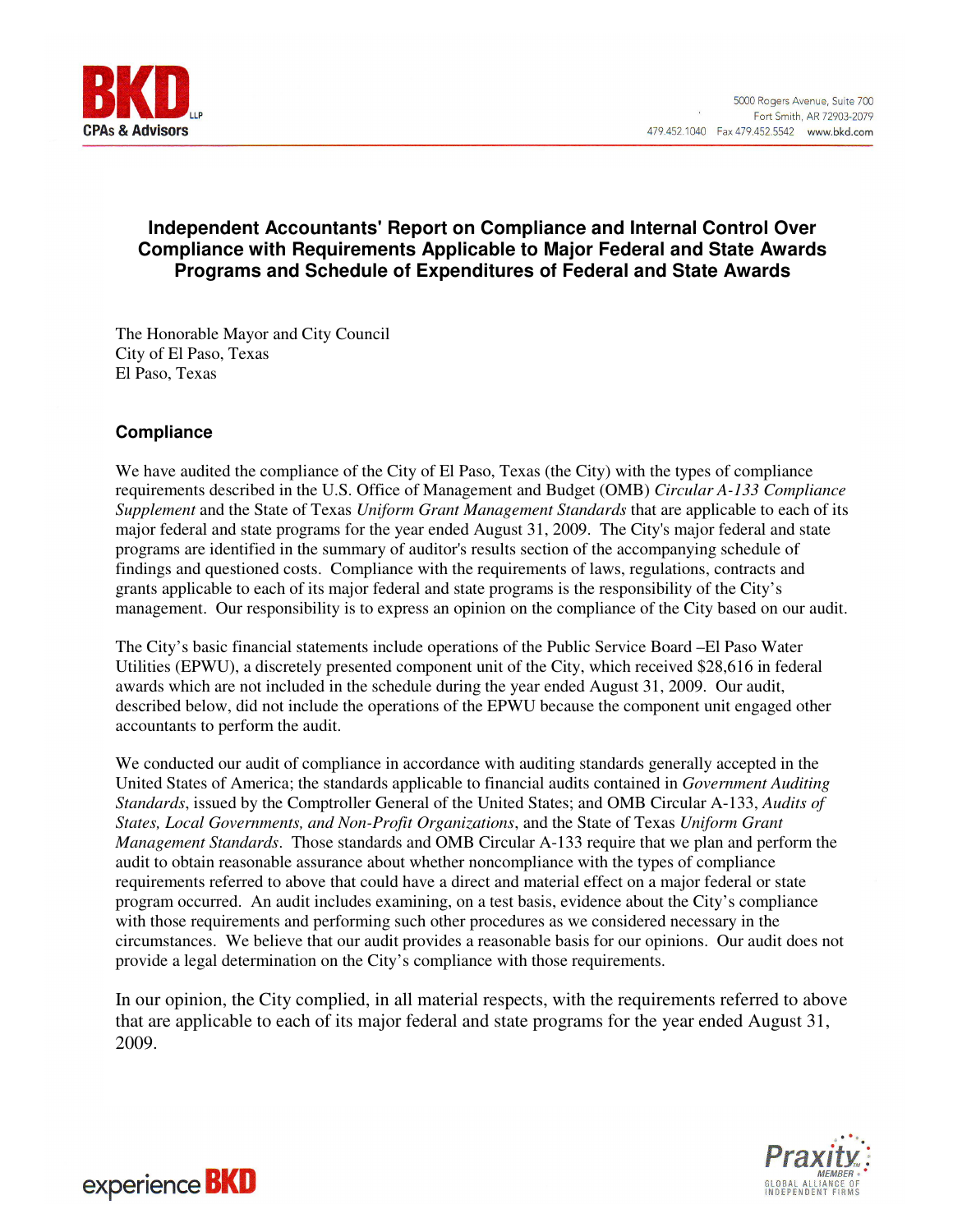#### **Internal Control Over Compliance**

The management of the City is responsible for establishing and maintaining effective internal control over compliance with the requirements of laws, regulations, contracts and grants applicable to federal and state programs. In planning and performing our audit, we considered the City's internal control over compliance with the requirements that could have a direct and material effect on a major federal or state program in order to determine our auditing procedures for the purpose of expressing our opinion on compliance, but not for the purpose of expressing an opinion on the effectiveness of internal control over compliance. Accordingly, we do not express an opinion on the effectiveness of the City's internal control over compliance.

A control deficiency in a City's internal control over compliance exists when the design or operation of a control does not allow management or employees, in the normal course of performing their assigned functions, to prevent or detect noncompliance with a type of compliance requirement of a federal or state program on a timely basis. A significant deficiency is a control deficiency, or combination of control deficiencies, that adversely affects the City's ability to administer a federal or state program such that there is more than a remote likelihood that noncompliance with a type of compliance requirement of a federal or state program that is more than inconsequential will not be prevented or detected by the City's internal control.

A material weakness is a significant deficiency, or combination of significant deficiencies, that results in more than a remote likelihood that material noncompliance with a type of compliance requirement of a federal or state program will not be prevented or detected by the City's internal control.

Our consideration of internal control over compliance was for the limited purpose described in the first paragraph of this section and would not necessarily identify all deficiencies in internal control that might be significant deficiencies or material weaknesses. We did not identify any deficiencies in internal control over compliance that we consider to be material weaknesses, as defined above.

#### **Schedule of Expenditures of Federal and State Awards**

We have audited the financial statements of the governmental activities, the business-type activities, the discretely presented component unit, each major fund, and the aggregate remaining fund information of the City of El Paso, Texas as of and for the year ended August 31, 2009, and have issued our report thereon dated February 26, 2010, which contained a reference to the reports of other accountants. Our audit was performed for the purpose of forming opinions on the financial statements that collectively comprise the City's basic financial statements. The accompanying schedule of expenditures of federal and state awards is presented for purposes of additional analysis as required by OMB Circular A-133 and the State of Texas *Uniform Grant Management Standards* and is not a required part of the basic financial statements. Such information has been subjected to the auditing procedures applied in the audit of the basic financial statements and, in our opinion, is fairly stated, in all material respects, in relation to the basic financial statements taken as a whole.

This report is intended solely for the information and use of the Mayor, City Council, and management of the City, the federal and state cognizant agencies, other federal and state awarding agencies and passthrough entities and is not intended to be and should not be used by anyone other than these specified parties.

 $\cancel{B}K\cancel{Q}u\phi$ 

February 26, 2010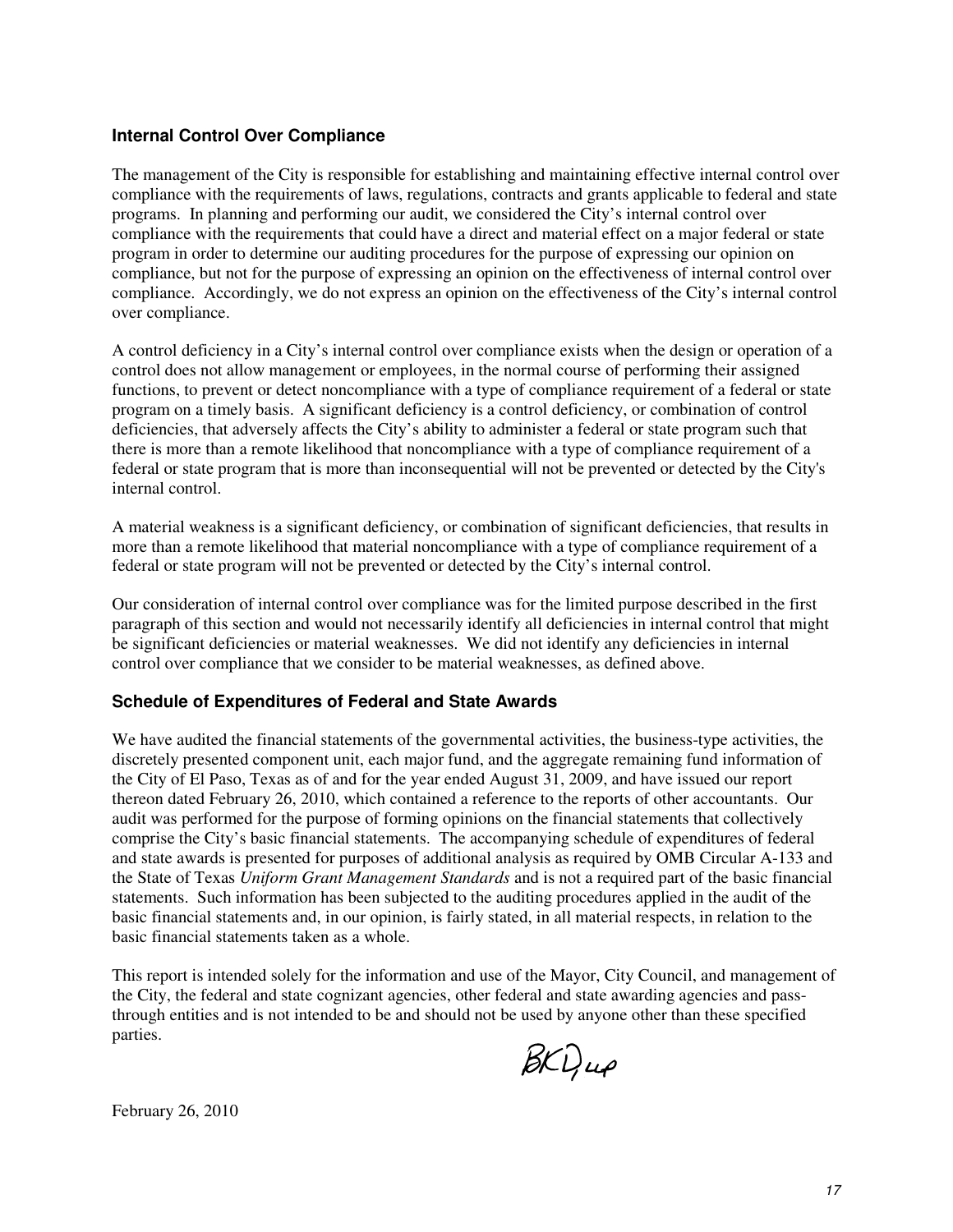### **City of El Paso, Texas Schedule of Findings and Questioned Costs Year Ended August 31, 2009**

### **Summary of Auditor's Results**

1. The opinions expressed in the independent accountants' report were:

| $\boxtimes$ Unqualified | $\Box$ Qualified | $\Box$ Adverse | $\Box$ Disclaimed |
|-------------------------|------------------|----------------|-------------------|
|-------------------------|------------------|----------------|-------------------|

2. The independent accountants' report on internal control over financial reporting described:

| Significant deficiency (ies) noted considered material<br>weakness(es)?                      | $\perp$ Yes | ⊠ No           |
|----------------------------------------------------------------------------------------------|-------------|----------------|
| Significant deficiency (ies) noted that are not considered to be a<br>material weakness?     | $\perp$ Yes | $\boxtimes$ No |
| Noncompliance considered material to the financial statements<br>was disclosed by the audit? | Yes         |                |

### **Federal Awards**

4. The independent accountants' report on internal control over compliance with requirements applicable to major federal awards programs described:

| Significant deficiency (ies) noted considered material<br>weakness(es)?                  | $\blacksquare$ Yes | $\boxtimes$ No |
|------------------------------------------------------------------------------------------|--------------------|----------------|
| Significant deficiency (ies) noted that are not considered to be a<br>material weakness? | $\Box$ Yes         | $\boxtimes$ No |

- 5. The opinions expressed in the independent accountants' report on compliance with requirements applicable to major federal awards were unqualified.
- 6. The audit disclosed findings required to be reported by OMB Circular A-133?  $\Box$  Yes  $\Box$  No
	-

7. The City's major federal programs were:

| <b>Cluster/Program</b>                                                  | <b>CFDA Number</b> |
|-------------------------------------------------------------------------|--------------------|
|                                                                         |                    |
| Special Supplemental Nutrition Program for Women, Infants, and Children | 10.557             |
| <b>HOME</b> Investment Partnerships Program                             | 14.239             |
| Federal Transit Formula Grants                                          | 20.507             |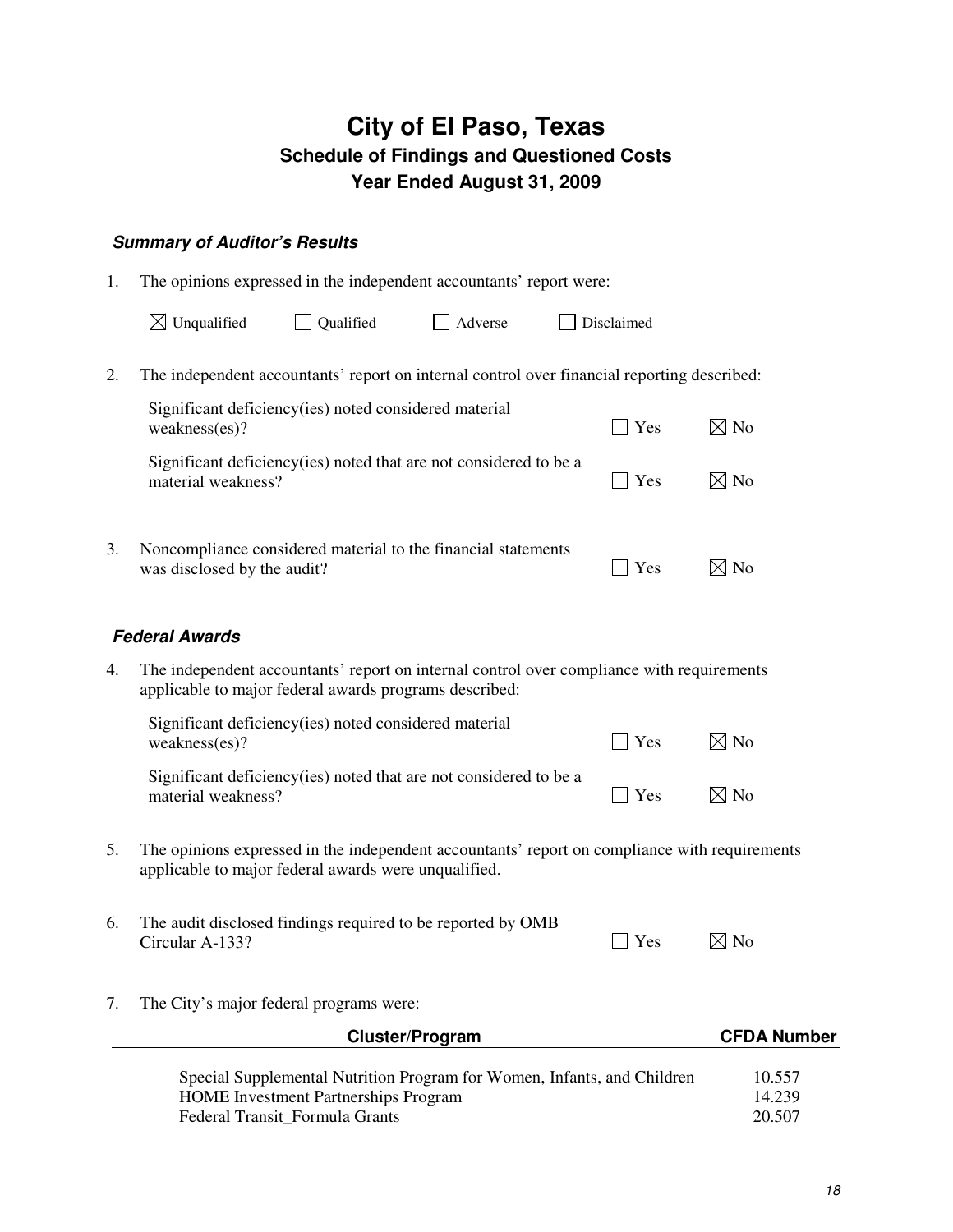### **City of El Paso, Texas Schedule of Findings and Questioned Costs (Continued) Year Ended August 31, 2009**

8. The threshold used to distinguish between Type A and Type B programs as those terms are defined in OMB Circular A-133 was \$2,240,005.

| 9. | The City qualified as a low-risk auditee as that term is defined in<br><b>OMB</b> Circular A-133?                                                     | $\boxtimes$ Yes | N <sub>0</sub> |
|----|-------------------------------------------------------------------------------------------------------------------------------------------------------|-----------------|----------------|
|    | <b>State Awards</b>                                                                                                                                   |                 |                |
|    | 10. The independent accountants' report on internal control over compliance with requirements<br>applicable to major state awards programs described: |                 |                |
|    | Significant deficiency (ies) noted considered material<br>weakness(es)?                                                                               | Yes             | $\boxtimes$ No |
|    | Significant deficiency (ies) noted that are not considered to be a<br>material weakness?                                                              | Yes             | ⊠ No           |
|    | 11. The opinions expressed in the independent accountants' report on compliance with requirements<br>applicable to major state awards were:           |                 |                |

| $\boxtimes$ Unqualified                                               | <b>Oualified</b> | Adverse | Disclaimed |  |
|-----------------------------------------------------------------------|------------------|---------|------------|--|
|                                                                       |                  |         |            |  |
| 12. The audit disclosed findings required to be reported by the State |                  |         |            |  |

of Texas *Uniform Grants Management Standards*:  $\Box$  Yes  $\Box$  No

13. The City's major state programs were:

| <b>Cluster/Program</b>               |  |
|--------------------------------------|--|
| <b>Local Border Security Program</b> |  |
| Immunization Branch – Locals         |  |
|                                      |  |

14. The threshold used to distinguish between Type A and Type B programs as those terms are defined in the State of Texas *Uniform Grants Management Standards* was \$300,000.

| 15. The City qualified as a low-risk auditee as that term is defined in |                 |           |
|-------------------------------------------------------------------------|-----------------|-----------|
| the State of Texas Uniform Grants Management Standards?                 | $\boxtimes$ Yes | $\Box$ No |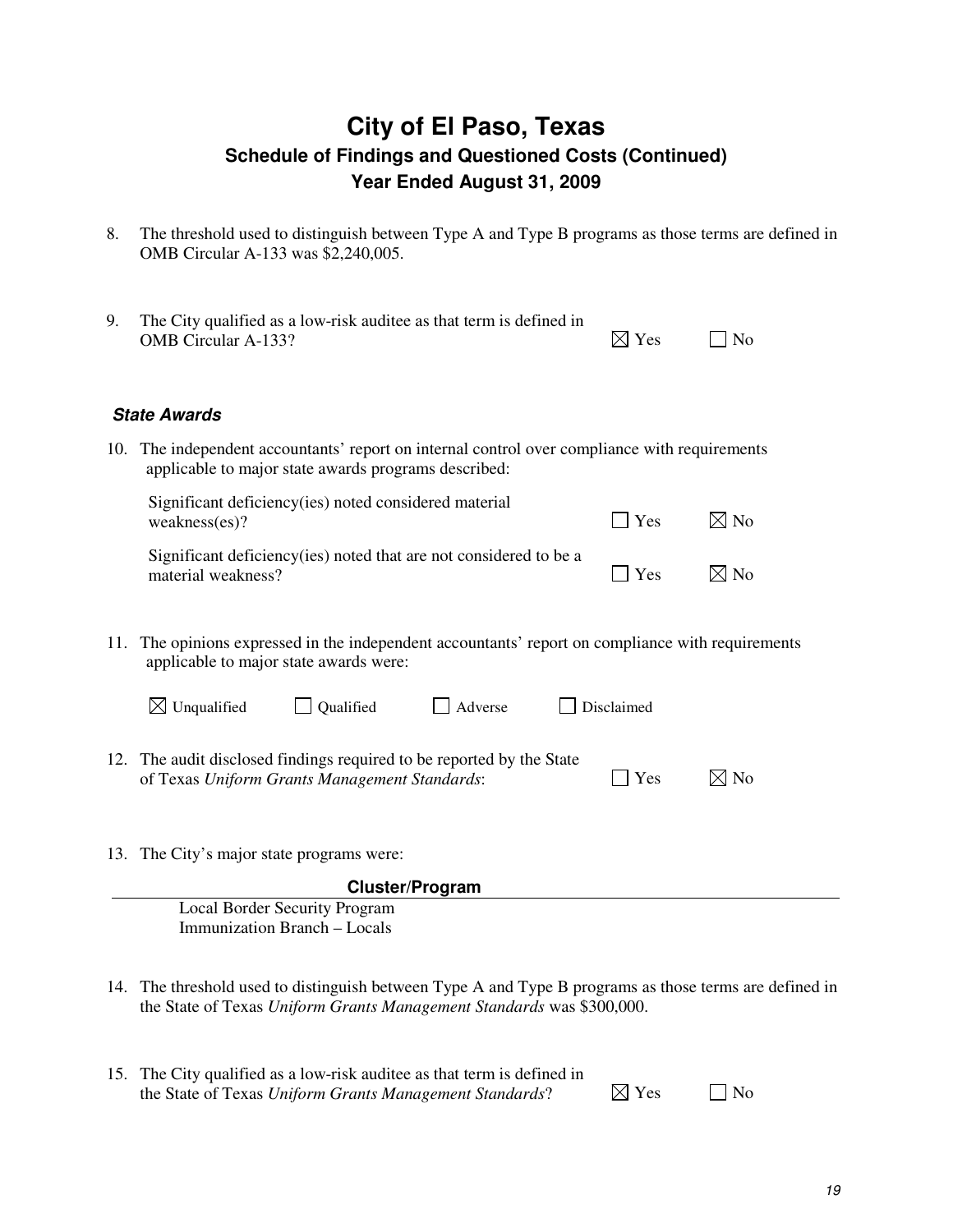### **City of El Paso, Texas Schedule of Findings and Questioned Costs (Continued) Year Ended August 31, 2009**

**Findings Required to be Reported by Government Auditing Standards** 

No matters are reportable.

### **Findings Required to be Reported by OMB Circular A-133**

No matters are reportable.

### **Findings Required to be Reported by the State of Texas Uniform Grants Management Standards**

No matters are reportable.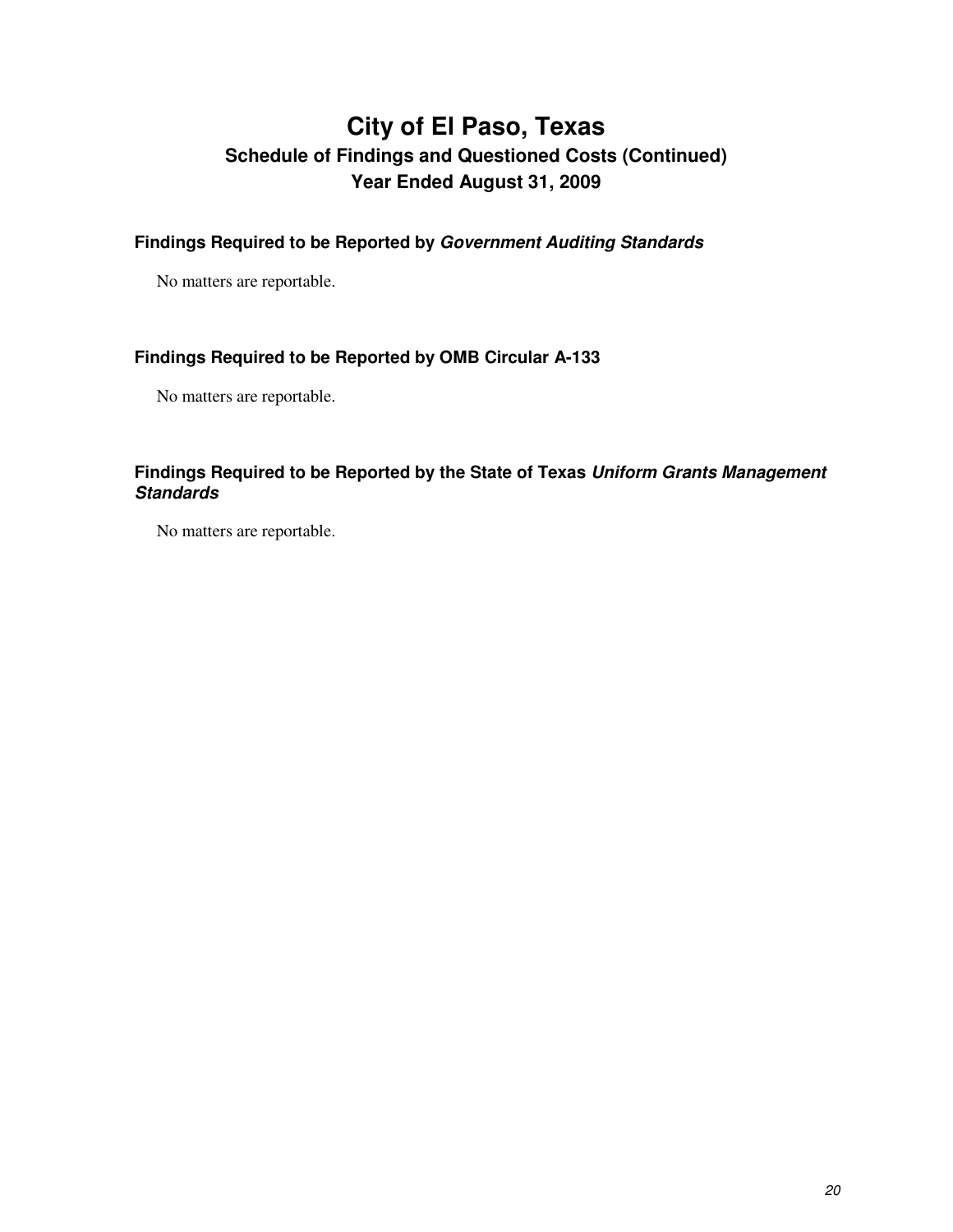### **Findings Required to be Reported by OMB Circular A-133**

| <b>Reference</b><br><b>Number</b> | <b>Finding</b>                                                                                                                                                                                                         | <b>Status</b> |
|-----------------------------------|------------------------------------------------------------------------------------------------------------------------------------------------------------------------------------------------------------------------|---------------|
| 2008-01                           | Federal Transit Formula Grants<br>CFDA No. 20.507<br>U.S. Department of Transportation<br>Reporting                                                                                                                    | Resolved      |
|                                   | Criteria or Specific Requirement:<br>Pursuant to 49 CFR Section 26.11, SunMetro is required to file<br>a special report with the Federal Transit Administration on the<br>progress of their DBE program semi-annually. |               |
|                                   | Condition:<br>The City did not file the August 2008 DBE report timely.                                                                                                                                                 |               |
|                                   | Context:<br>Out of two DBE reports required to be filed during the year,                                                                                                                                               |               |

only one was filed timely. Therefore, the program's special reporting requirements were not followed in the manner required by Federal regulations.

#### *Effect:*

Special reporting requirements were not met.

#### *Cause:*

 As a result of employee turnover within the department, internal controls were not properly maintained to help ensure compliance with federal regulations.

#### *Recommendation:*

 We recommend SunMetro update its internal control procedures to specifically address the special reporting requirements of the program.

*Views of Responsible Officials and Planned Corrective Actions:*  DBE report was not filed due to lack of proper training. Sun Metro administrative employee attended a DBE training course

from NTI March 23-27, 2009.

Responsible Official- Kimberley Phillips, Business and Finance Manager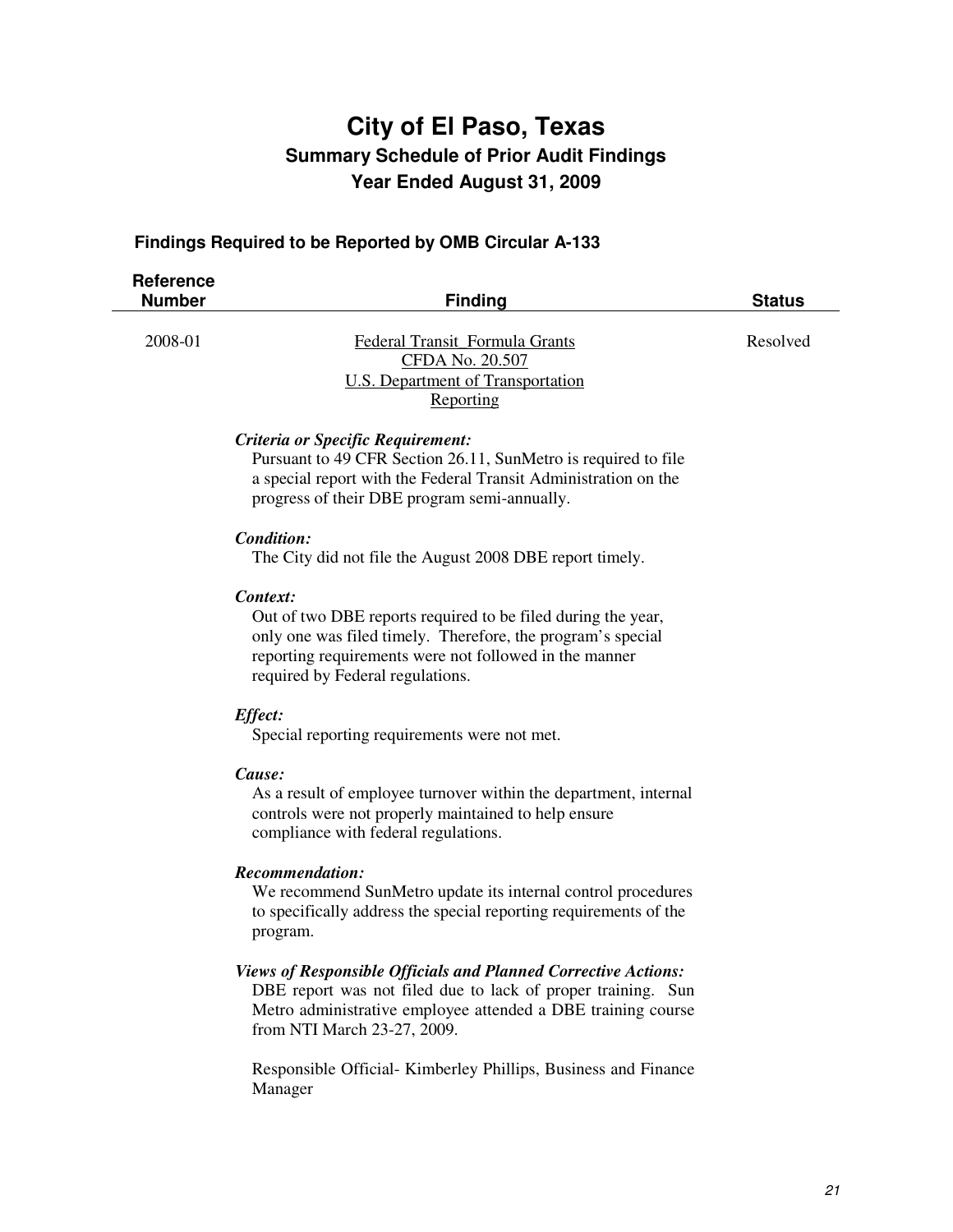| <b>Reference</b><br><b>Number</b> | <b>Finding</b>                                                                                                                                                                                                                                                                                                                                                                                                                                                                                                                                                       | <b>Status</b> |
|-----------------------------------|----------------------------------------------------------------------------------------------------------------------------------------------------------------------------------------------------------------------------------------------------------------------------------------------------------------------------------------------------------------------------------------------------------------------------------------------------------------------------------------------------------------------------------------------------------------------|---------------|
| 2008-02                           | <b>Empowerment Zones Program</b><br>CFDA No. 14.244<br><b>U.S. Department of Housing and Urban Development</b><br><b>Subrecipient Monitoring</b>                                                                                                                                                                                                                                                                                                                                                                                                                     | Unresolved    |
|                                   | Criteria or Specific Requirement:<br>Per OMB A-133 Section 400(d), the City is responsible for<br>monitoring subrecipients for compliance with grant agreements<br>and other OMB requirements.                                                                                                                                                                                                                                                                                                                                                                       |               |
|                                   | Condition:<br>On October 12, 1999 the City of El Paso (City) contracted with<br>a third party to administer its Empowerment Zone Grants. In the<br>fall of 2006, while conducting its subrecipient monitoring<br>duties, the City identified findings regarding business and<br>accounting practices, lack of internal controls and potential<br>illegal acts and abuse involving the disbursement of grant funds.<br>In December 2006, the third-party's independent auditor<br>completed an audit in accordance with OMB A-133 and<br>identified similar findings. |               |
|                                   | Subsequent to the third-party's independent audit, the<br>Department of Housing and Urban Development (HUD)<br>conducted their own investigation and found similar findings<br>which led to an investigation by the Federal Bureau of<br>Investigation which is still ongoing. In May of 2007, HUD<br>agreed to allow the City to transition the administration of the<br>Empowerment Zone Grant from the third party.                                                                                                                                               |               |
|                                   | Context:<br>Due to the transition of the administration of the program back<br>to the City, the City was only able to monitor 4 out of an<br>unknown amount of subrecipient programs.                                                                                                                                                                                                                                                                                                                                                                                |               |
|                                   | Effect:<br>The City is not in compliance with the requirements of the<br>Empowerment Zone Grant due to its inability to monitor the                                                                                                                                                                                                                                                                                                                                                                                                                                  |               |

subrecipients of the program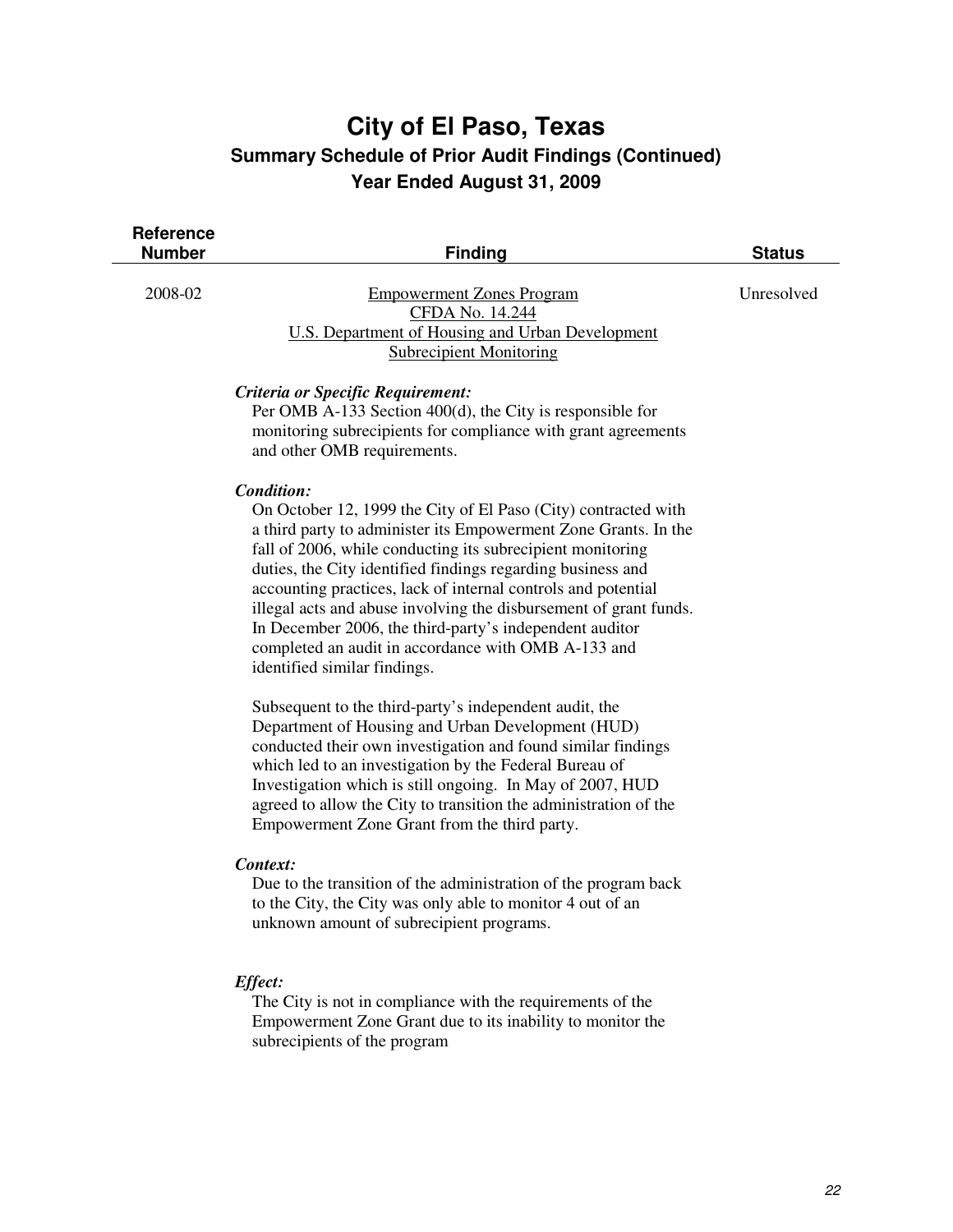| <b>Reference</b><br><b>Number</b> | <b>Finding</b>                                                                                                                                                                                                                                                                                         | <b>Status</b> |
|-----------------------------------|--------------------------------------------------------------------------------------------------------------------------------------------------------------------------------------------------------------------------------------------------------------------------------------------------------|---------------|
| 2008-02<br>(Continued)            | <b>Empowerment Zones Program</b><br>CFDA No. 14.244<br>U.S. Department of Housing and Urban Development<br><b>Subrecipient Monitoring</b>                                                                                                                                                              | Unresolved    |
|                                   | Cause:<br>During the investigation of the outside administrator by Federal<br>authorities certain of the program records were seized and the<br>City has been unable to obtain timely custody of the necessary<br>documents which prohibited it from performing its subrecipient<br>monitoring duties. |               |
|                                   | Recommendation:<br>We recommend the City begin monitoring all subrecipients as<br>quickly as possible.                                                                                                                                                                                                 |               |

#### *Views of Responsible Officials and Planned Corrective Actions:*

 The City monitored the subrecipient as required by contract and OMB Circular A-133.

The City believes HUD is questioning \$815,609 in costs. The City is not in possession of the Empowerment Zone records and can not make any decision until after a review is performed. Based upon the City's review of its records, the City disputes approximately \$495,470 of the questioned costs. No determination is possible without access to the Empowerment Zone records on the remaining \$320,139 of questioned costs.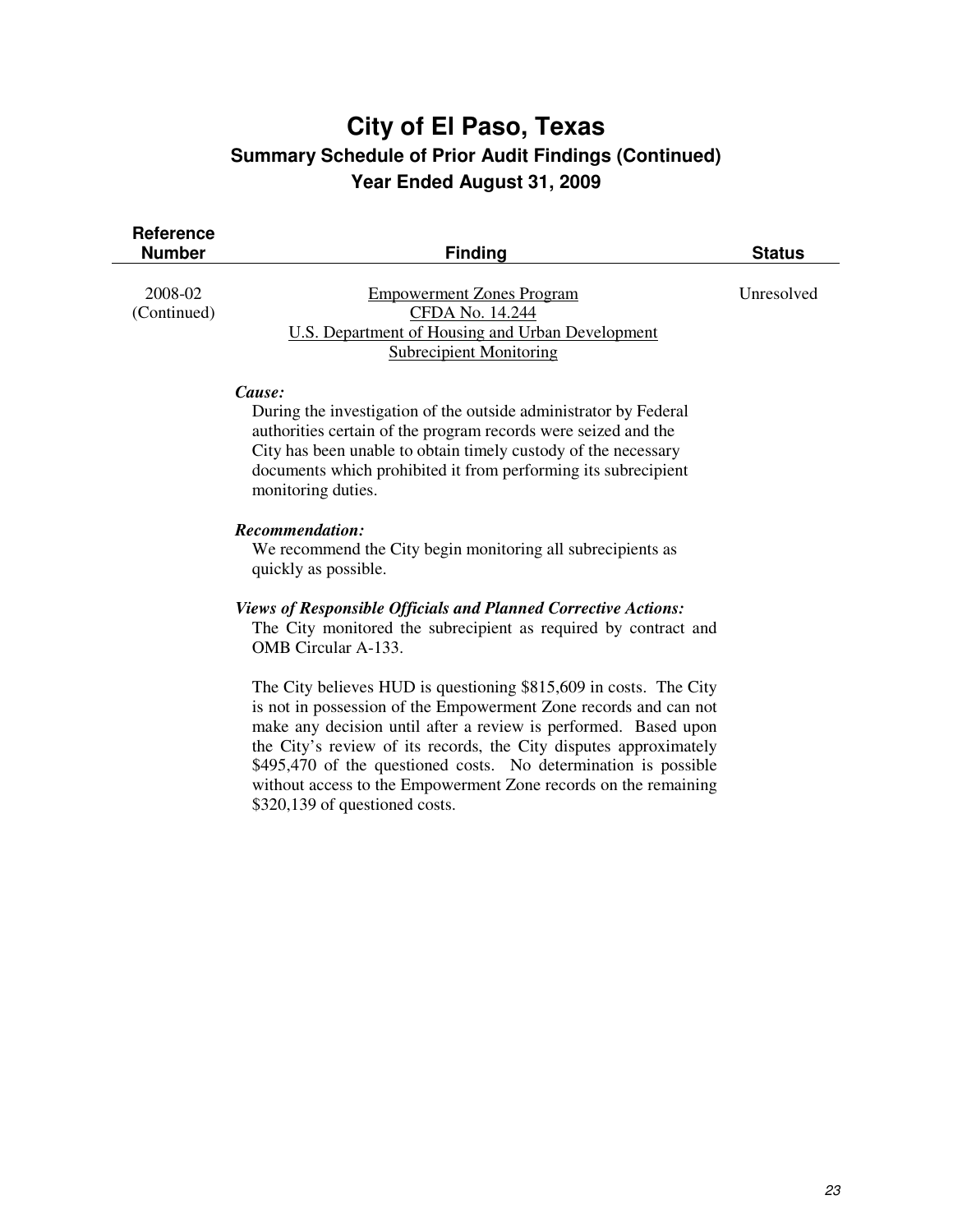| <b>Reference</b><br><b>Number</b> | <b>Summary of Finding</b>                        | <b>Status</b> |
|-----------------------------------|--------------------------------------------------|---------------|
| $07-4$                            | <b>Empowerment Zone</b>                          | Unresolved    |
|                                   | CFDA No. 14.244                                  | See Prior     |
|                                   | U.S. Department of Housing and Urban Development | Year Finding  |
|                                   | <b>Subrecipient Monitoring</b>                   | 2008-02       |
|                                   |                                                  |               |

#### *Criteria:*

Per OMB Circular A-133 (§ $\qquad$ .225 and § $\qquad$ .400(d)), the program is responsible for assuring before disbursing any Empowerment Zone funds to a subrecipient, the recipient shall sign a written agreement with the subrecipient, which shall include provisions concerning the statement of work, records, reports, program income, uniform administrative requirements, and reversions of assets. In addition, the program is responsible for monitoring subrecipients for compliance with agreements and other OMB requirements.

#### *Condition/Context:*

 The City utilized only one subrecipient in the delivery of services related to this grant. During the City's subrecipient monitoring activities in fall 2006, the City identified concerns regarding the subrecipient's utilization of federal grant funds. The concerns involve allegations regarding business and accounting practices, lack of sufficient controls and possible illegal acts and abuse regarding the payment of certain expenditures. In December 2006, the subrecipient's independent external auditor completed an audit in accordance with OMB Circular A-133 and identified two findings and questioned costs of \$611,520.

Subsequent to the identification of the issues noted above, the Department of Housing and Urban Development (HUD) conducted their own investigation into the Empowerment Zone grant with a particular focus on the subrecipient's activities. Based on HUD's review, HUD has issued notices of preliminary findings regarding the City's management of the program which included the \$611,520 of questioned costs noted above plus an additional \$508,025 (total of \$1,119,545). Per an April 10, 2008 letter from HUD, the City cleared \$320,006 of the questioned cost. The remaining \$799,539 of questioned costs is being discussed.

#### *Cause and Effect:*

 The subrecipient under this grant expended funds in manner that may not be in compliance with the terms of the grant agreement and, based on this, HUD has raised questions regarding the City's subrecipient monitoring practices. As a result of the concerns noted, HUD has requested the City